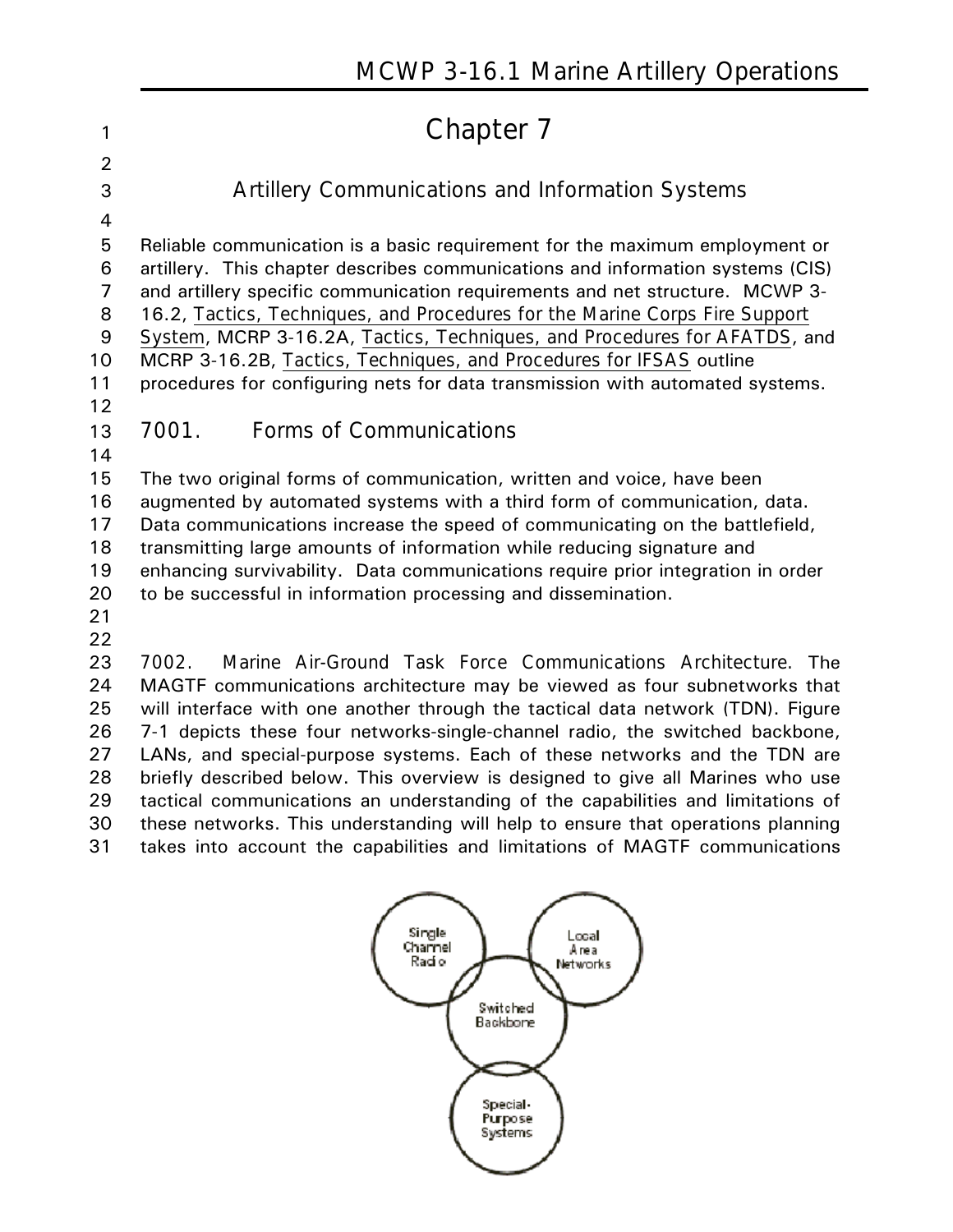networks. For a more detailed discussion of the MAGTF communications

- architecture, readers should refer to chapter 4 of MCWP 6-22,
- 
- 
- 

**Figure 6-1. Marine Air-Ground Task Force Communications Architecture**

| Frequency<br>Band | <b>MAGTF SCR</b><br><b>Equipment Used</b>                  | Operating<br>Frequency<br>Range | <b>Typical Application</b>                   |
|-------------------|------------------------------------------------------------|---------------------------------|----------------------------------------------|
| <b>HF</b>         | AN/PRC-104<br>AN/GRC-193<br>AN/MRC-138                     | 2-29.999 MHz                    | Radio line of sight and beyond/long range    |
| VHF               | AN/PRC-68<br>AN/PRC-77<br>VRC-12 family<br>SINCGARS family | 30-88 MHz                       | Radio line of sight and relay/retransmission |
|                   | AN/PRC-113<br>AN/VRC-83                                    | 116-150 MHz                     | Critical line of sight (ground to air)       |
| UHF               | AN/PRC-113<br>AN/VRC-83<br>AN/GRC-171                      | 225-400 MHz                     | Critical line of sight (ground to air)       |
|                   | AN/PSC-3<br>AN/PSC-5                                       |                                 | SATCOM footprint                             |

#### **Figure 3-2. SCR**

 **(1) Single-Channel Radio.** MAGTF single-channel radio equipment includes hand- held, manpack, vehicle-mounted, ground-mounted, and shelterized radios operating in the HF, very high frequency (VHF), and ultrahigh frequency (UHF) bands (see figure 7-2). It also includes TACSAT radios in the UHF band. The most widely employed tactical radios-the SINCGARS family- provide both built-in COMSEC and electronic counter-countermeasures (ECCM) capabilities. Single-channel radio equipment is easy to operate, and single-channel radio networks are easily established, rapidly reconfigured, and, most importantly, easily maintained on the move.

 Consequently, single-channel radio networks provide the principal means of communications support for maneuver units. Single-channel radio provides secure voice and data communications capability. However, data transfer rates- commonly referred to as bandwidth-are limited. Furthermore, single-channel radio in the VHF and UHF bands is normally limited to line-of-sight ranges. In the HF band, single-channel radio can support long-range communications, but not while on the move. Single-channel radio TACSAT communications combine mobility, flexibility, and ease of operation with unlimited range. However, TACSAT communications are restricted by the limited availability of satellite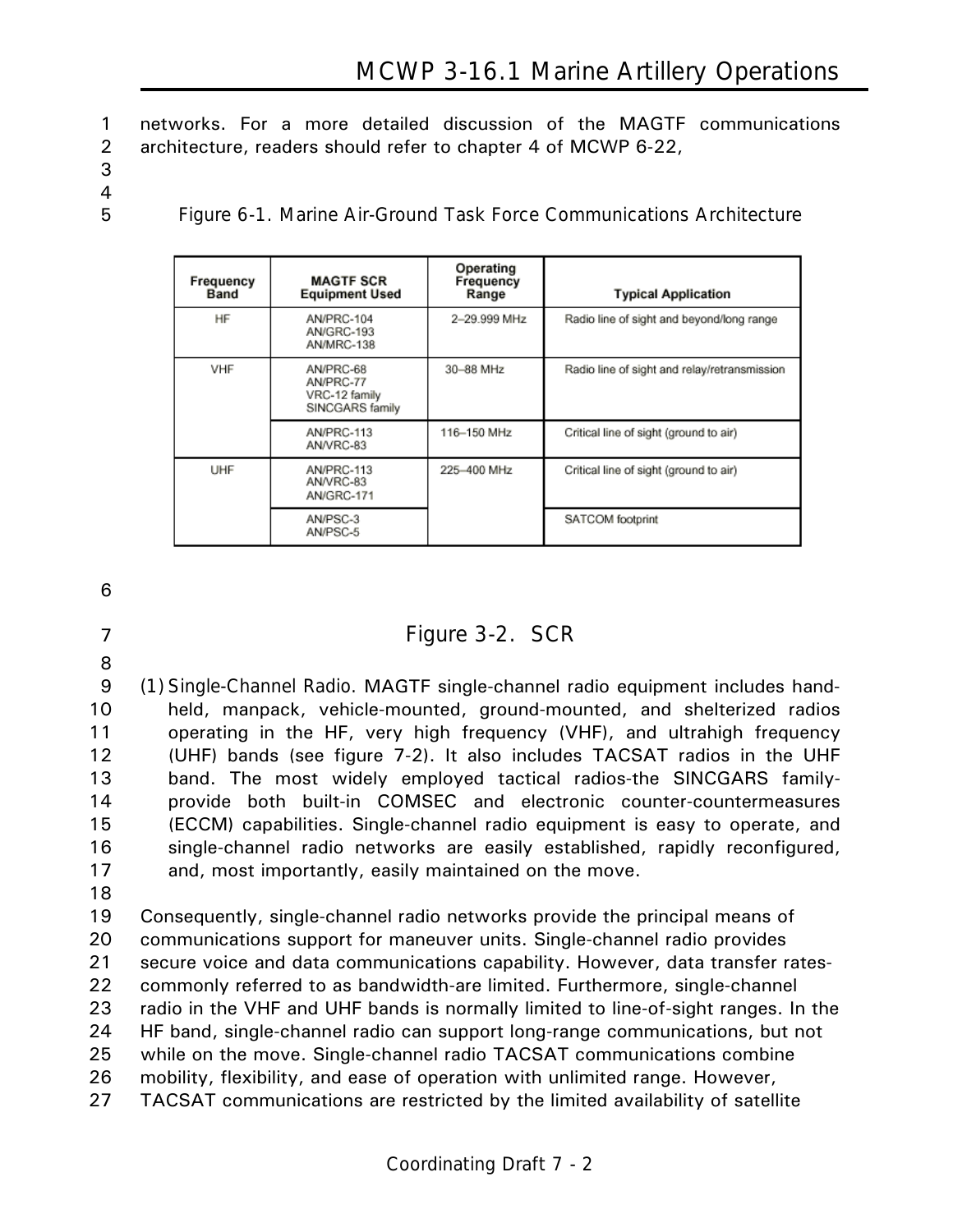frequencies and channels. In addition to a limited capability to support data transfer, other limitations of single-channel radio networks include vulnerability to enemy electronic warfare, susceptibility to interference, and limited spectrum availability. As a result of its limited availability, the MAGTF employs TACSAT primarily in support of critical, long-range communications requirements (e.g., communications support for deep reconnaissance operations or ship-to-shore connectivity to the tactical echelon of a MEU(SOC) when deployed ashore). Figures 7-1 through 7-4 depict fire support radio nets including net control, guard, and monitor responsibilities. Figures 7-5 and 7-6 depict communication connectivity for artillery regiments and DS artillery battalions.

 **(2) Switched Backbone.** The MAGTF switched backbone consists of switching, routing, and wideband transmission systems that provide a high-capacity communications backbone for the MAGTF as well as connectivity with the DISN (see figure 3-3). It is the tactical equivalent of commercial local and 16 long-distance networks and, in some situations, interfaces with and uses those commercial networks. The switched backbone uses a mix of older equipment developed under the TRI-TAC program and newer equipment and 19 technology.<sup>1</sup> The switched backbone is tailored to meet the requirements of a particular operation and has the flexibility to adapt to support the unfolding tactical situation and overall scheme of maneuver. Planning, redesign, and adaptation are continuous as switched backbone equipment and personnel arrive in theater and the MAGTF transitions to operations ashore. Larger headquarters, rear areas, expeditionary airfields, and command and control centers at higher echelons are the principal subscribers to the switched backbone. Maneuver battalions cannot be constrained by the inherent lack of mobility of the switched backbone and normally link to it through a single- channel radio interface. The MAGTF switched backbone includes switches, IP routers, and wideband multichannel radio transmission systems.

 $\overline{a}$ 

 ∙ **Wire**. Wire is most often used to connect cells within a COC and connect multiple automated terminals within a cell. Where the tactical situation permits, wire provides a redundancy for some radio nets. Often an FSC may want a direct wire link which does not pass through a switchboard (hotline) to the supporting artillery FDC or the TPC. Wire communications can be secured and used for both voice and data communications.

The TRI-TAC family of equipment was developed in the 1970s under a joint program by the Marine Corps, Air Force, and Army. TRI-TAC equipment, which was fielded beginning in the mid-1980s, provides the major components of the MAGTF switched backbone. This equipment was developed to provide interoperable, secure, and deployable voice and data digital switching and transmission systems for tactical forces operating in a joint environment.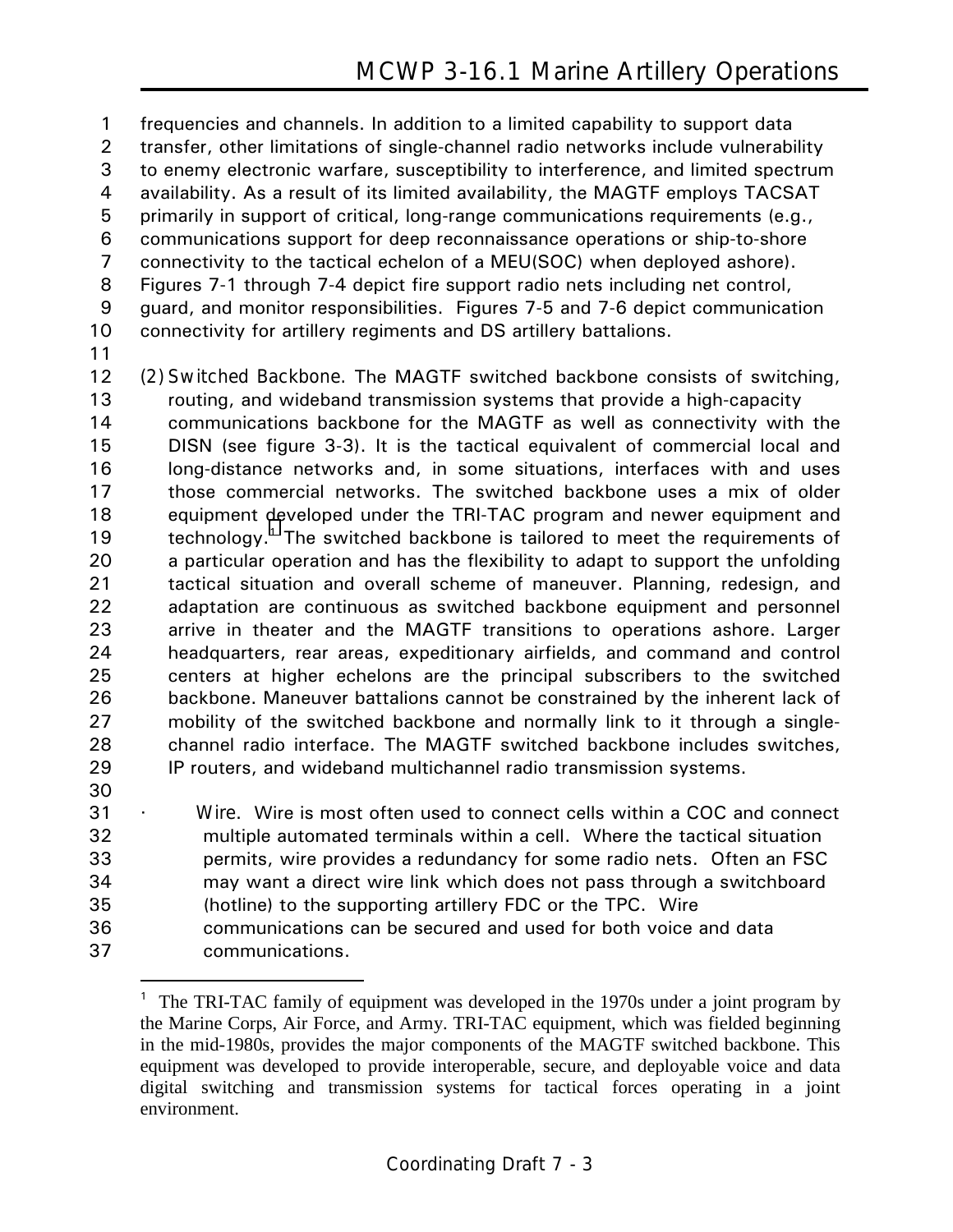**Switches.** Switches provide the means to route traffic through a communications network. The three basic categories of switches are circuit, message, and packet. Circuit switches generally support telephone traffic, message switches process formatted messages for storage and delivery, and packet switches process data into packets for transmission and then reassemble the packets at the other end. The Marine Corps achieves a packet switching capability through the use of IP routers.

- ∙ **Internet Protocol Routers.** The proliferation of information systems in the modern battlespace is driving an increased demand for data communications. Although circuit switches and message switches can 14 support data communications, packet switching is far more efficient. The Marine Corps has developed a packet switching capability through **the use of commercial IP routers.** The IP used with these routers provides for transmitting blocks of data called datagrams from sources to destinations, where sources and destinations are identified by fixed- length addresses (IP addresses). The router reads the network address of all data packets and forwards them to the addressee via the best available communications path. These IP routers form a data communications overlay on the switched backbone and serve as gateways to the IP router networks of the other Services, the JTF, and the DISN IP router networks: JWICS, SIPRNET, and NIPRNET. IP routers are an integral part of the TDN gateways and servers described below.
- **Multichannel Radio.** Multichannel radio provides the communications **III** links for the switched backbone. It permits multiple users to access a single communications path. Multichannel radio includes both terrestrial and TACSAT radios. Multichannel radio provides worldwide connectivity through links to the DISN as well as the links for long- distance communications within the theater and within the MAGTF. Multichannel radio provides reliable, flexible, and high-capacity transmission paths for both voice and data communications. Its primary disadvantages are complexity and a lack of mobility. A multichannel radio network requires more time to set up and more expertise to operate and maintain than a single-channel radio network, and it cannot operate on the move. Consequently, as discussed previously, maneuvering elements will rely primarily on single-channel radio. Multichannel radio will be employed only down to the infantry regiment and artillery battalion levels in the GCE.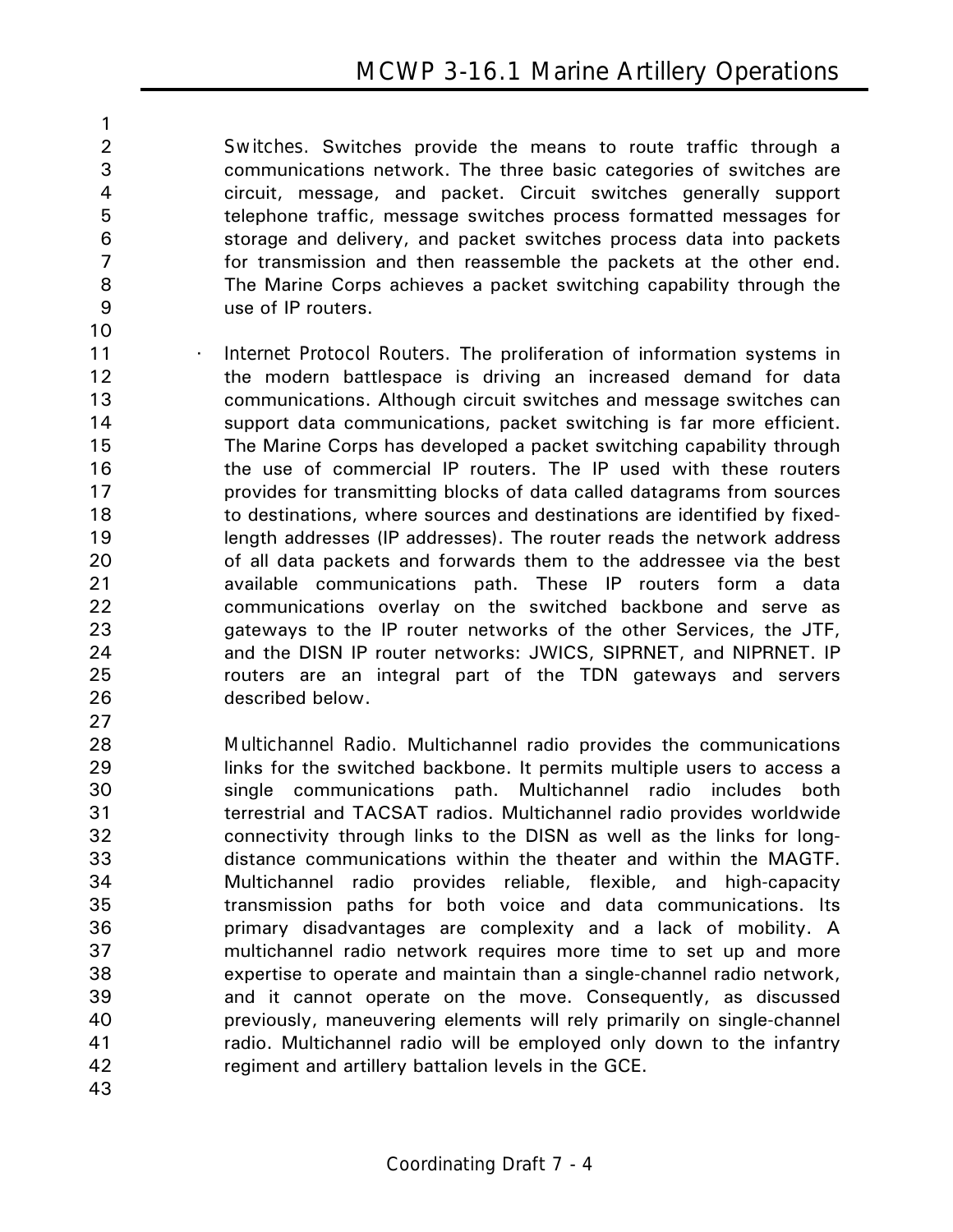**(3) Local Area Networks.** LANs are data communications networks that are designed to support information exchange, collaboration, and resource sharing in a particular unit, agency, facility, center, or cell in a confined geographic area. Because of the limited distances involved, LANs can support high data throughput up to 100 Mbps, although 10 Mbps is more common. LANs include terminal equipment connected to a transmission medium such as wire or fiber-optic cable. LAN media used in the MAGTF include both copper-based coaxial and twisted-pair cable used within local facilities, such as a regimental-level COC, and fiber-optic cable used as a higher speed backbone that connects multiple facilities in a large headquarters complex. Fiber-optic backbone LANs are also used aboard Navy ships in conjunction with copper-based coaxial and twisted-pair LANs within an operational workspace such as the LFOC. MCWP 6-22 contains an extensive discussion on how specific LAN media, access methods, technologies, protocols, and equipment are employed to meet the specific requirements of a unit.

 **(4) Special-Purpose Systems.** MAGTF special-purpose communications systems are designed to support specific functions such as position location and navigation, intelligence dissemination, and air defense.

- ∙ **Position Location Reporting System.** The PLRS provides real-time, three-dimensional position location and navigation information. PLRS also provides a limited but robust data communications capability. Through the use of PLRS, commanders can track troop locations and units can navigate with precision over any terrain. PLRS master stations are installed in the LHD-1 Wasp class of amphibious ships. This provides CATF and CLF with the capability to track both the ship- to-shore movement and subsequent operations ashore. An interface to PLRS can provide friendly ground track data to automatically update the common operating picture/common tactical picture. The Marine Corps also plans to field the Army-developed Enhanced Position Location Reporting System (EPLRS). EPLRS has a much greater data communications capability than PLRS and will be used to improve the ability to transfer data when the switched backbone is unavailable\_primarily in support of the maneuver elements of the GCE.
- ∙ **Precise Lightweight Global Positioning System Receiver.** The AN/PSN- 11 precise lightweight Global Positioning System (GPS) receiver (PLGR) is a small, hand-held, GPS receiver that weighs approximately three pounds. It provides precise positioning and timing solutions based on signals received from the GPS satellite constellation. It is important to understand the difference in capabilities between the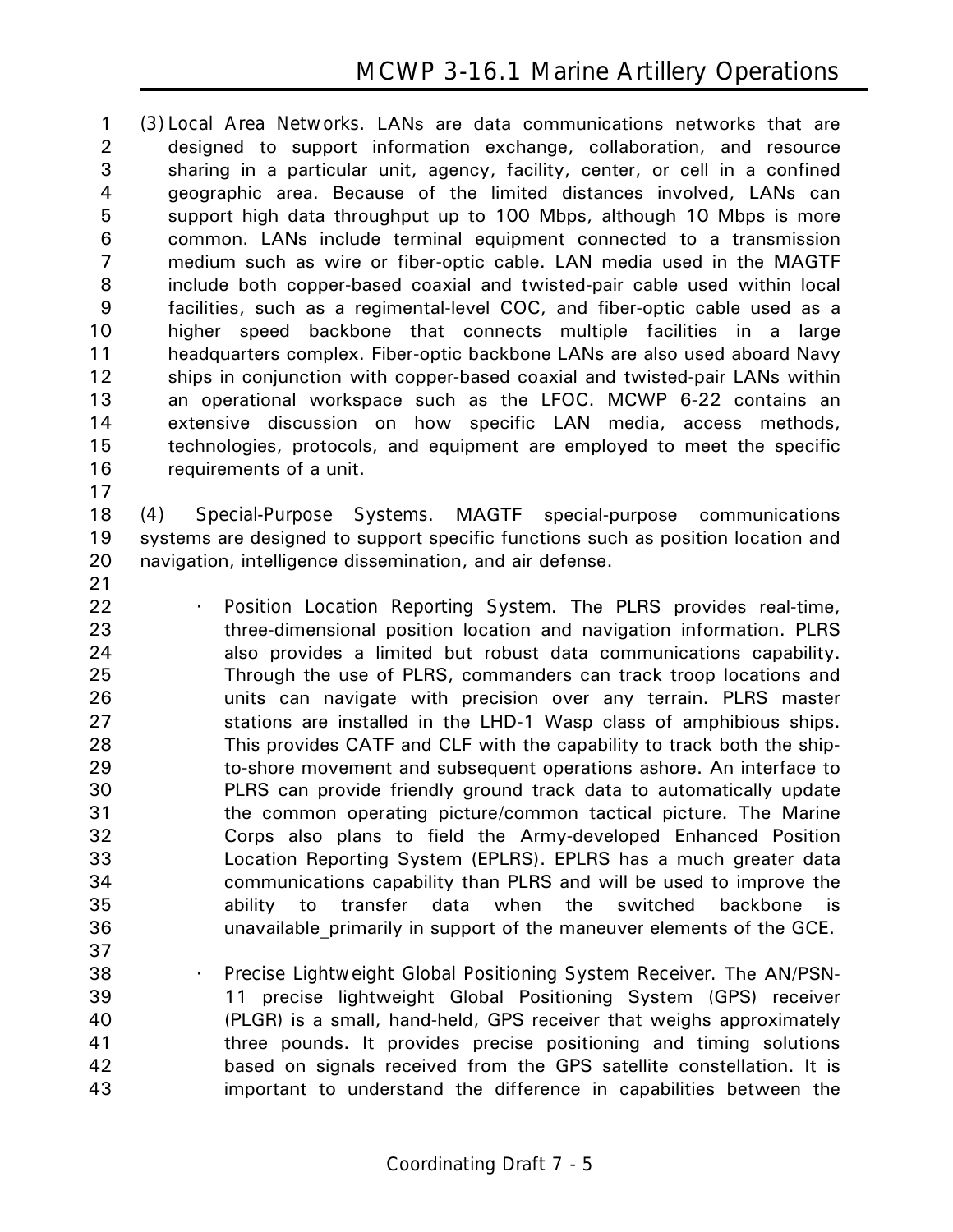PLGR and PLRS. Although the PLGR provides land navigation capability, it cannot provide the location of another unit and has no communications capability beyond the passive receipt of location and time. Consequently, the use of the PLGR to update ground tracks in the common operating picture/common tactical picture is a manual process that places a strain on tactical communications systems. Plans call for fielding a capability to automatically generate position location information messages based on data received from the GPS. This local position location information would be passed over a single- channel radio net to other locations to update the common operating picture/common tactical picture. However, given the vulnerability of 12 the GPS to interference and jamming, GPS should be viewed as a complement to, not a replacement for, PLRS.

- **(4) Tactical Data Network.** The Marine Corps is in the process of replacing interim, locally configured IP router-based data communications packages with the TDN. The TDN will augment the existing MAGTF communications 18 infrastructure to provide an integrated data network the MAGTF intranet. The TDN will connect the subnetworks of the MAGTF communications architecture and extend the MAGTF intranet down to battalion level. The data network established through the TDN will form the communications backbone for MAGTF information systems and the DMS. The TDN will consist of a network of gateways and servers interconnected with one another and their subscribers via a combination of common-user long-haul transmission systems, LANs, single-channel radios, and the switched telephone system. This network will provide its subscribers with basic data transfer and switching services; access to strategic, supporting establishment, joint, and other-Service component TDNs; network management capabilities; and value-added services such as message handling, directory services, file sharing, and terminal emulation support. A gateway will be mounted on a heavy-variant HMMWV, and servers will be mounted in three transit cases, each of which is man portable. Gateways will be employed at the MEF and MSCs, and servers will be fielded down to battalion/squadron level.
- 

 **Messenger**. The use of messengers must be planned because they provide a secure, reliable means of communications. When time permits, they may be the most effective means for sending fire support plans and overlays.

 **Summary.** MAGTF communications and information systems are designed to support the command and control requirements of the MAGTF on the expeditionary battlefield without adversely affecting the freedom of action or mobility of the MAGTF. These communications and information systems provide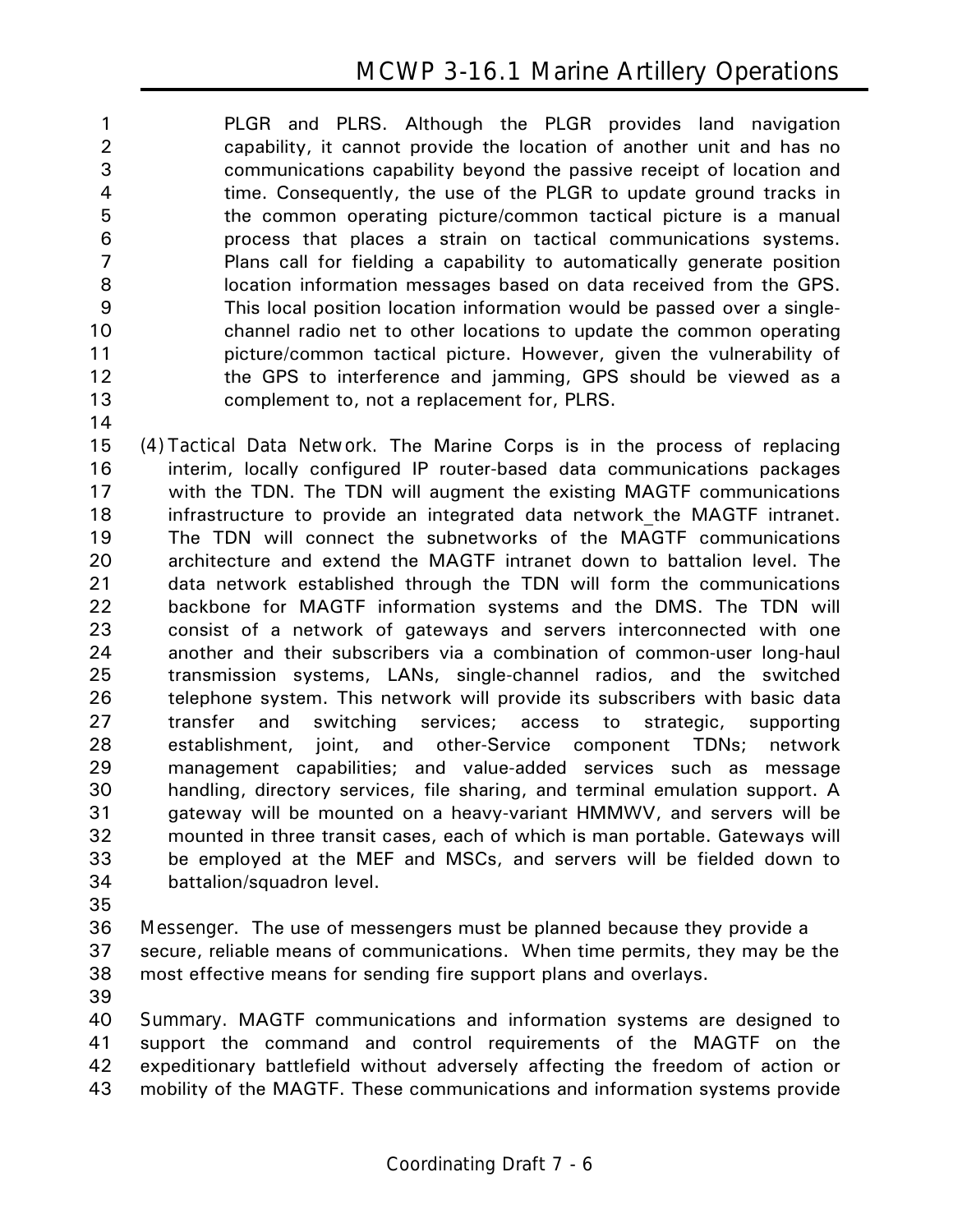MAGTF commanders and their staffs with reliable, flexible, and responsive tools to rapidly collect, process, analyze, exchange, and disseminate information in support of operations planning and execution. The systems make available the information needed, when it is needed, wherever it is needed on the battlefield. 

- 
- 

### **7003. Communications System Planning**

 Artillery nets are established to conduct fire mission processing and fire support coordination as efficiently as possible with the least amount of assets. Radio communications allow artillery nets to be monitored at appropriate levels to ensure effective and timely, accurate fire support. Considerations for planning include assets available, number of nets required, number of stations per net, digital systems, and information flow. When the communications system incorporates digital communications, the planner must ensure equipment compatibility at the various levels (i.e., between FOs, FDCs, TPC, etc.). Subscribers must configure their devices with the correct parameters as well as ensure messages/transmissions are addressed to all appropriate elements. Another consideration is the security of nets.

**a. Security**. Force protection entails communications security. Communications that can be intercepted are a lucrative source of intelligence to the enemy. However, speed and accuracy of communications are also critical to friendly operations, particularly in artillery operations. There may be situations when these requirements conflict (i.e., sufficient encryption devices to cover all nets couple with a requirement for rapid communications). In these instances, a good rule of thumb is that security takes precedence on nets where targeting and fire planning information is passed, since the enemy may intercept these communications and take appropriate counteraction. On the other hand, speed and accuracy take precedence on nets where immediate requests for fire are passed. Even if these communications are intercepted, there is seldom time for the enemy to warn the personnel or units affected.

 **b. Communication Nets**. The radio circuits which are employed by artillery units are discussed below. The net composition depicted in this chapter for the various nets represents a commonly used composition. The influx of automated systems requires consideration as to which nets will be digital or voice without increasing asset requirements. Because of enemy electronic countermeasure capabilities, communications equipment failures, or lack of radios or personnel, it will not always be possible for all COCs/FDCs to monitor all the circuits shown in figure 7-1. The S-3 should coordinate with the S-6 for establishing net structure and net priorities. Then, when some circuits are lost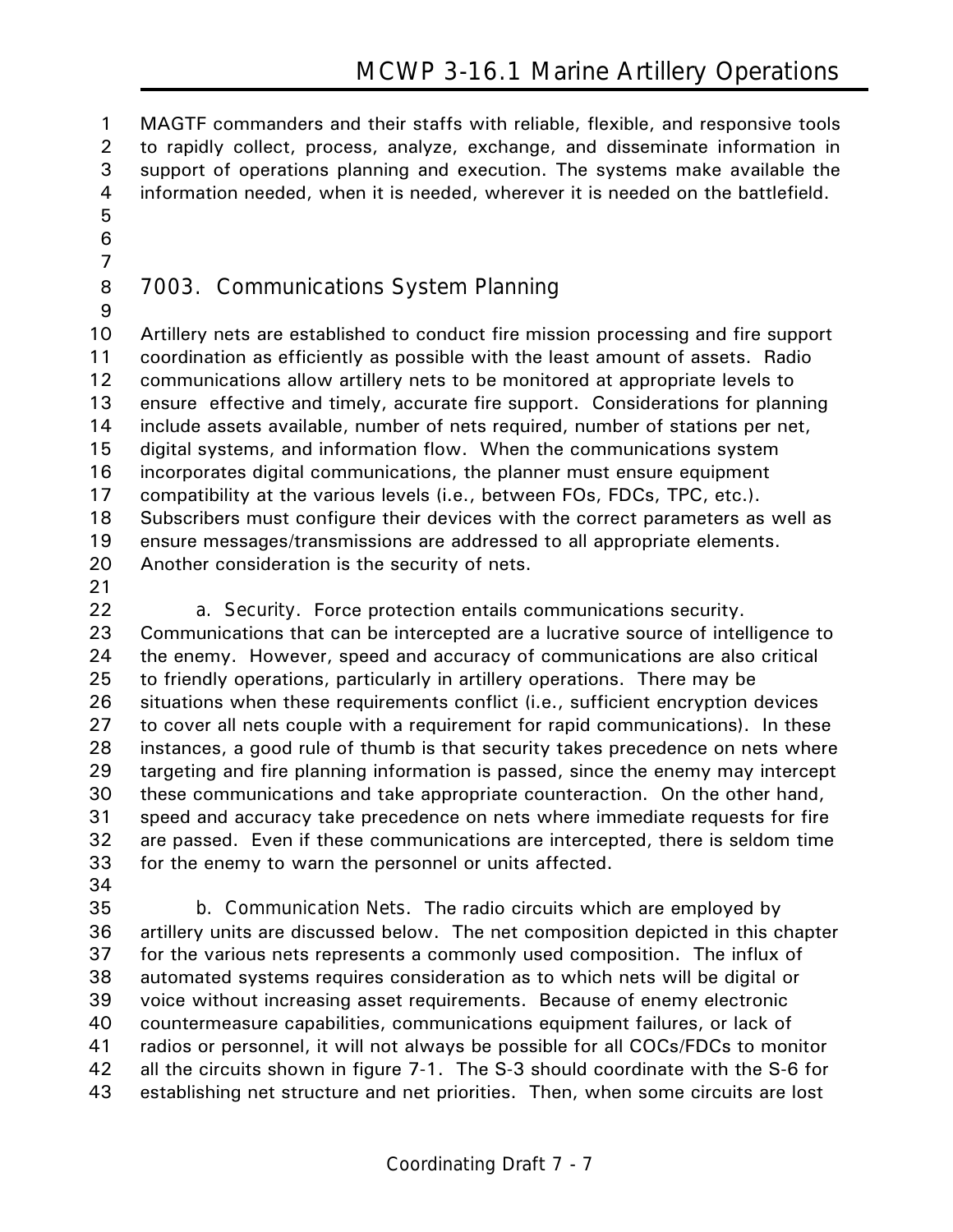| 1<br>$\overline{2}$<br>3  |                   | or become inoperable, the most important nets will be retained and<br>communications will be restored in the order of the established priority.        |
|---------------------------|-------------------|--------------------------------------------------------------------------------------------------------------------------------------------------------|
| 4<br>$\mathbf 5$<br>$\,6$ | 7004.             | <b>Artillery Regimental Communication Nets</b>                                                                                                         |
| $\overline{7}$            |                   | a. Division Command Net (HF). This net provides a means for the                                                                                        |
| 8<br>9                    |                   | division commander to command and coordinate administrative and logistical<br>activities of subordinate units. Artillery stations on this net include: |
| 10                        |                   |                                                                                                                                                        |
| 11                        |                   | <b>Artillery Regiment.</b><br>$\bullet$                                                                                                                |
| 12                        |                   | Artillery Battalion with a GS or GS-R tactical mission.<br>$\bullet$                                                                                   |
| 13                        |                   | O/O Artillery Battalion with alternate regimental CP mission.<br>$\bullet$                                                                             |
| 14                        |                   |                                                                                                                                                        |
| 15                        |                   | b. Division Tactical Net (VHF). This net provides a means for the                                                                                      |
| 16                        |                   | division commander to command and control major combat units. Examples                                                                                 |
| 17                        |                   | include changes to tactical mission assignments and displacement reports. It                                                                           |
| 18                        |                   | may also be used as an alternate to the division command net.                                                                                          |
| 19                        |                   |                                                                                                                                                        |
| 20                        |                   | Artillery Regiment.<br>$\bullet$                                                                                                                       |
| 21                        |                   | Artillery Battalion with a GS or GS-R tactical mission.<br>$\bullet$                                                                                   |
| 22                        |                   | O/O Artillery Battalion with alternate regimental CP mission.<br>$\bullet$                                                                             |
| 23                        |                   |                                                                                                                                                        |
| 24                        |                   | c. Division Artillery Air Spot Net (VHF). This net provides a means for                                                                                |
| 25                        |                   | aerial observers to adjust artillery fire. When the net is in use, the arty LNO(s)                                                                     |
| 26                        |                   | monitor(s) for targets in his unit's zone just as he does with COF nets. The FO                                                                        |
| 27                        |                   | may use this net to coordinate with the aerial observer for attack of targets in                                                                       |
| 28                        |                   | his company's zone. Artillery stations on this net include:                                                                                            |
| 29                        |                   |                                                                                                                                                        |
| 30<br>31                  |                   | Artillery Regiment: net control. For specific missions, control may                                                                                    |
| 32                        |                   | be passed to the FDC conducting the mission (battalion or battery).<br>Artillery Battalion, as required.                                               |
| 33                        |                   | Firing Battery, as required.                                                                                                                           |
| 34                        |                   |                                                                                                                                                        |
| 35                        |                   | d. Division Fire Support Coordination Net 1 (VHF). This net provides a                                                                                 |
| 36                        |                   | means for the division FSC to coordinate voice fire support. Artillery stations on                                                                     |
| 37                        | this net include: |                                                                                                                                                        |
| 38                        |                   |                                                                                                                                                        |
| 39                        |                   | Artillery Regiment.                                                                                                                                    |
| 40                        |                   | Artillery Battalion with a GS or GS-R tactical mission.                                                                                                |
| 41                        |                   | O/O Artillery Battalion with alternate regimental CP mission.                                                                                          |
| 42                        |                   |                                                                                                                                                        |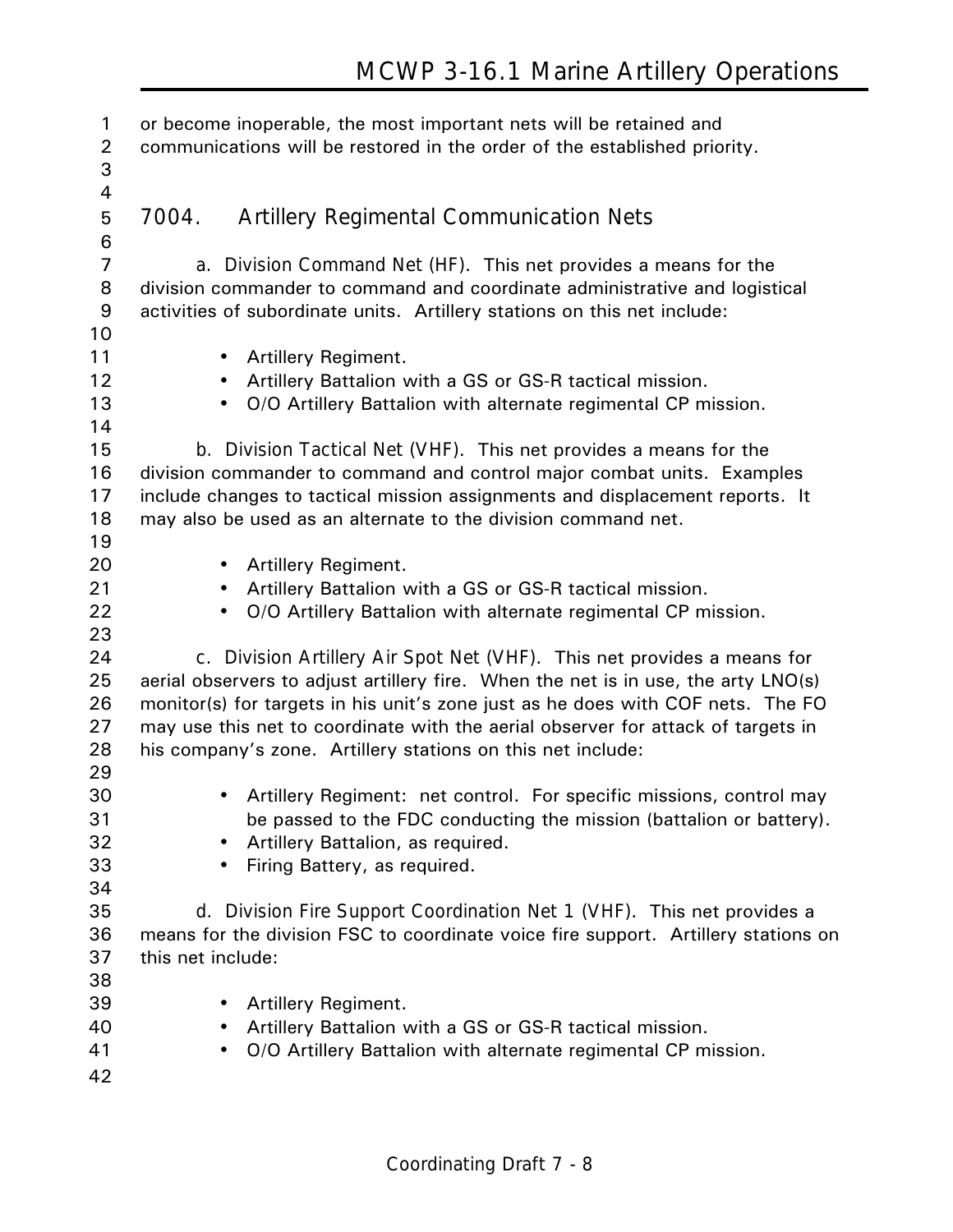| 1              | e. Division Fire Support Coordination Net 2 (VHF). This net provides a             |
|----------------|------------------------------------------------------------------------------------|
| $\overline{2}$ | means for the division FSC to coordinate digital fire support. Artillery stations  |
| 3              | on this net include:                                                               |
| 4              |                                                                                    |
| 5              | <b>Artillery Regiment.</b>                                                         |
| 6              | Artillery Battalion with a GS or GS-R tactical mission.<br>$\bullet$               |
| $\overline{7}$ | O/O Artillery Battalion with alternate regimental CP mission.                      |
| 8              |                                                                                    |
| 9              | f. Division Communication Coordination Net (VHF). This net provides a              |
| 10             | means for the G-6 to coordinate, install, and restore communication circuits       |
| 11             | with subordinate units. Artillery stations on this net include:                    |
| 12             |                                                                                    |
| 13             | <b>Artillery Regiment.</b><br>$\bullet$                                            |
| 14             | Artillery Battalion with a GS or GS-R tactical mission.<br>$\bullet$               |
| 15             | O/O Artillery Battalion with alternate regimental CP mission.<br>$\bullet$         |
| 16             |                                                                                    |
| 17             | g. Division Intelligence Net (VHF). This net provides a means for the              |
| 18             | rapid collection and dissemination of intelligence information. Artillery stations |
| 19             | on this net include:                                                               |
| 20             |                                                                                    |
| 21             | Artillery Regiment.<br>$\bullet$                                                   |
| 22             | Artillery Battalion with a GS or GS-R tactical mission.<br>$\bullet$               |
| 23             | O/O Artillery Battalion with alternate regimental CP mission.                      |
| 24             |                                                                                    |
| 25             | h. Artillery Regimental Command Net (HF). This net provides a means                |
| 26             | for the artillery regimental commander to command and coordinate                   |
| 27             | administrative and logistical activities of subordinate units. It may be used as   |
| 28             | an alternate for FD and tactical orders. The division FSCC may monitor, as         |
| 29             | required, principally as an alternate net for communicating with the artillery     |
| 30             | regiment should other nets become inoperative. Artillery stations on this net      |
| 31             | include:                                                                           |
| 32             |                                                                                    |
| 33             | Artillery Regiment, net control.                                                   |
| 34             | <b>Artillery Battalions.</b>                                                       |
| 35             | $\bullet$<br><b>Attached Units.</b>                                                |
|                |                                                                                    |
| 36             |                                                                                    |
| 37             | i. Artillery Regimental Tactical Net (VHF). This net provides a means for          |
| 38             | the artillery regimental commander to command and control subordinate units.       |
| 39             | Examples of types of traffic include changes in tactical mission assignments and   |
| 40             | reports of displacements. It may also be used as an alternate FD and fire          |
| 41             | support coordination net. Artillery stations on this net include:                  |
| 42             |                                                                                    |
| 43             | Artillery Regiment, net control.                                                   |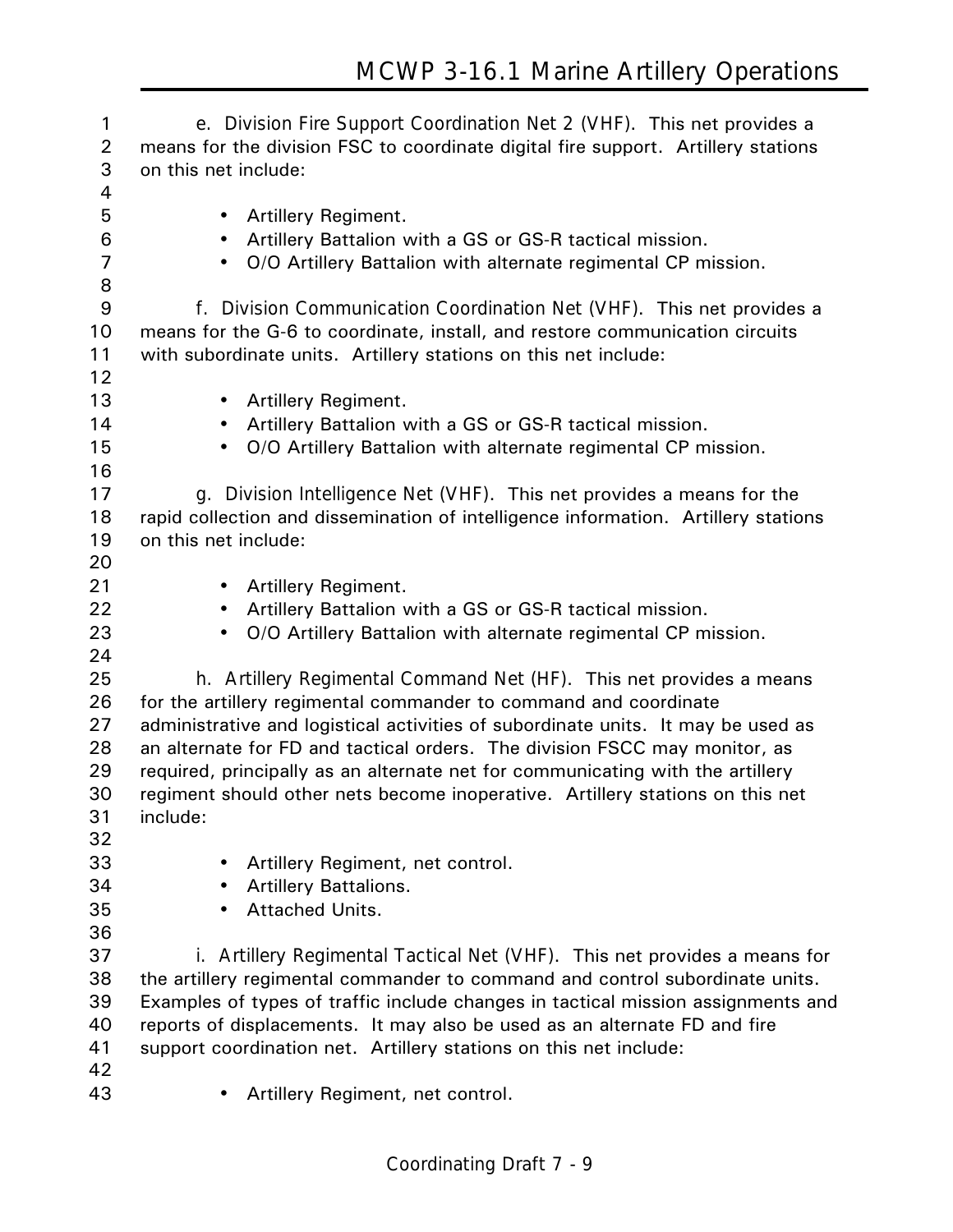| $\mathbf{1}$   | <b>Artillery Battalions.</b><br>$\bullet$                                             |
|----------------|---------------------------------------------------------------------------------------|
| $\overline{2}$ | <b>Attached Units.</b><br>$\bullet$                                                   |
| 3              |                                                                                       |
| 4              | j. Artillery Regimental Fire Direction Net (VHF). This net provides a                 |
| 5              | means for the artillery regiment to exercise tactical FD (i.e., transmitting orders,  |
| 6              | fire missions, fire plans, tactical information, and meteorological data to           |
| 7              | battalions). Regimental Fire Direction is also the net used to collect, exchange,     |
| 8              | and pass combat and target information. This net may be voice or digital. It          |
| 9              | may be used by subordinate units to request reinforcing fires. The artillery          |
| 10             | officer at the division FSCC may monitor to keep abreast of artillery fire planning   |
| 11             | and to pass fire support coordination traffic if no other net is available. Artillery |
| 12             | stations on this net include:                                                         |
| 13             |                                                                                       |
| 14             | Artillery Regiment, net control.<br>$\bullet$                                         |
| 15             | Target Processing Center via relay through the Regimental FDC.<br>$\bullet$           |
| 16             | Artillery Battalions.<br>$\bullet$                                                    |
| 17             | O/O Artillery Battalion with Alternate Regimental COC mission.<br>$\bullet$           |
| 18             |                                                                                       |
| 19             | k. Artillery Regiment Survey/Metro Net (VHF). This net provides a                     |
| 20             | means to provide survey information from survey teams and a means to                  |
| 21             | exchange meteorological information and ballistic meteorological information          |
| 22             | between artillery units.                                                              |
| 23             |                                                                                       |
| 24             | Artillery Regiment, net control.<br>$\bullet$                                         |
| 25             | Target Processing Center via relay through the Regimental FDC.<br>$\bullet$           |
| 26             | <b>Artillery Battalions.</b><br>$\bullet$                                             |
| 27             |                                                                                       |
| 28             | I. Artillery Regiment Radar Telling Net (VHF). This net provides a means              |
| 29             | for the exchange of radar intelligence information and requests for surveillance      |
| 30             | of enemy counterfire weapons. It may also be used for registration and                |
| 31             | adjustment of artillery fire.                                                         |
| 32             |                                                                                       |
| 33             | Artillery Regiment, net control.                                                      |
| 34             | Target Processing Center via relay through the Regimental FDC.                        |
| 35             | Artillery Battalion(s), as required.                                                  |
| 36             | Artillery Battery (ies), as required.                                                 |
| 37             |                                                                                       |
| 38             | m. Artillery Regiment Communication Coordination Net (VHF). This net                  |
| 39             | provides a means for the S-6 to coordinate, install, and restore communication        |
| 40             | circuits with subordinate units. Artillery stations on this net include:              |
| 41             |                                                                                       |
| 42             | Artillery Regiment, net control.                                                      |
| 43             | Artillery Battalion(s) with DS tactical mission(s).                                   |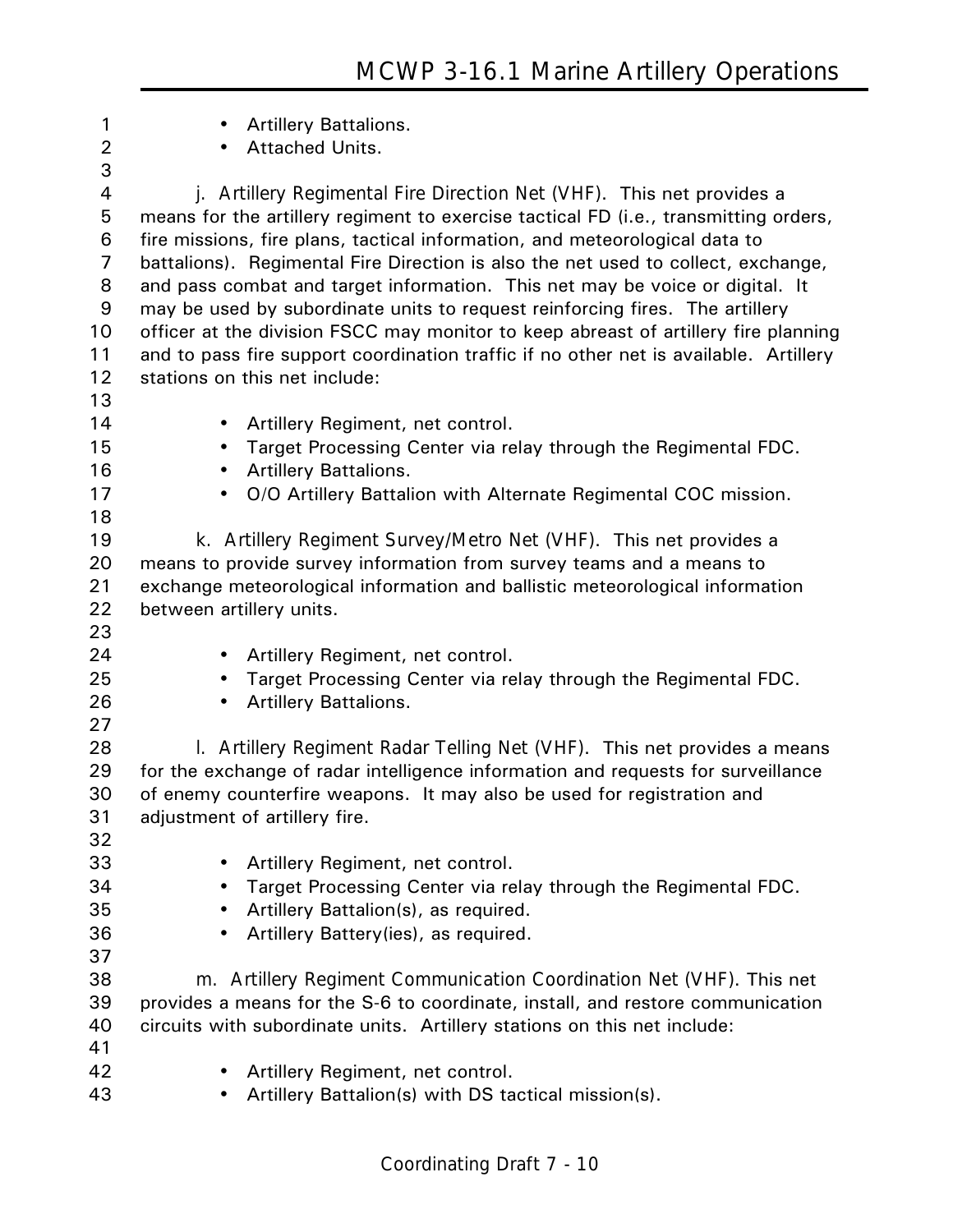| 3<br>7005.<br><b>Artillery Battalion Communication Nets</b><br>4<br>5<br>a. Artillery Battalion Command Net (VHF). This net provides a means for<br>6<br>the artillery battalion commander to command and control subordinate units. It<br>$\overline{7}$<br>is used principally for administrative, logistic, and tactical traffic not related to<br>8<br>FD. The supported regimental FSCC may monitor, as required, principally as an<br>9<br>alternate net for communicating with the DS battalion should other nets become<br>10<br>inoperative. Artillery stations on this net include:<br>11<br>12<br>Artillery Battalion, net control. |  |
|------------------------------------------------------------------------------------------------------------------------------------------------------------------------------------------------------------------------------------------------------------------------------------------------------------------------------------------------------------------------------------------------------------------------------------------------------------------------------------------------------------------------------------------------------------------------------------------------------------------------------------------------|--|
|                                                                                                                                                                                                                                                                                                                                                                                                                                                                                                                                                                                                                                                |  |
|                                                                                                                                                                                                                                                                                                                                                                                                                                                                                                                                                                                                                                                |  |
|                                                                                                                                                                                                                                                                                                                                                                                                                                                                                                                                                                                                                                                |  |
|                                                                                                                                                                                                                                                                                                                                                                                                                                                                                                                                                                                                                                                |  |
|                                                                                                                                                                                                                                                                                                                                                                                                                                                                                                                                                                                                                                                |  |
|                                                                                                                                                                                                                                                                                                                                                                                                                                                                                                                                                                                                                                                |  |
|                                                                                                                                                                                                                                                                                                                                                                                                                                                                                                                                                                                                                                                |  |
|                                                                                                                                                                                                                                                                                                                                                                                                                                                                                                                                                                                                                                                |  |
|                                                                                                                                                                                                                                                                                                                                                                                                                                                                                                                                                                                                                                                |  |
| 13<br>Firing Batteries of the artillery battalion.                                                                                                                                                                                                                                                                                                                                                                                                                                                                                                                                                                                             |  |
| 14<br>Artillery Battalion (s) with a R mission.<br>$\bullet$                                                                                                                                                                                                                                                                                                                                                                                                                                                                                                                                                                                   |  |
| 15                                                                                                                                                                                                                                                                                                                                                                                                                                                                                                                                                                                                                                             |  |
| 16<br>b. Artillery Battalion Fire Direction Net (VHF). This net may be voice or                                                                                                                                                                                                                                                                                                                                                                                                                                                                                                                                                                |  |
| 17<br>digital. When operating voice, this net provides a means for the artillery                                                                                                                                                                                                                                                                                                                                                                                                                                                                                                                                                               |  |
| battalion to exercise tactical FD of subordinate units. If tactical FD is<br>18                                                                                                                                                                                                                                                                                                                                                                                                                                                                                                                                                                |  |
| 19<br>decentralized, this net may be used by batteries to request reinforcing fires.                                                                                                                                                                                                                                                                                                                                                                                                                                                                                                                                                           |  |
| 20<br>The artillery LNO at the regimental FSCC (battalion FSCC as required) may                                                                                                                                                                                                                                                                                                                                                                                                                                                                                                                                                                |  |
| 21<br>monitor to keep abreast of artillery fire planning and significant artillery                                                                                                                                                                                                                                                                                                                                                                                                                                                                                                                                                             |  |
| 22<br>missions. In a digital environment, tactical FD is incorporated into a COF, and                                                                                                                                                                                                                                                                                                                                                                                                                                                                                                                                                          |  |
| 23<br>battalion FD is used for coordinating reinforcing fires. Artillery stations on this<br>net include:                                                                                                                                                                                                                                                                                                                                                                                                                                                                                                                                      |  |
| 24<br>25                                                                                                                                                                                                                                                                                                                                                                                                                                                                                                                                                                                                                                       |  |
| 26<br>Artillery Battalion, net control.<br>$\bullet$                                                                                                                                                                                                                                                                                                                                                                                                                                                                                                                                                                                           |  |
| 27<br>Firing Batteries of the artillery battalion.<br>$\bullet$                                                                                                                                                                                                                                                                                                                                                                                                                                                                                                                                                                                |  |
| 28<br>Artillery Battalion (s) with a R mission.                                                                                                                                                                                                                                                                                                                                                                                                                                                                                                                                                                                                |  |
| 29                                                                                                                                                                                                                                                                                                                                                                                                                                                                                                                                                                                                                                             |  |
| 30<br>c. Artillery Conduct of Fire Net (VHF). This net provides a means for                                                                                                                                                                                                                                                                                                                                                                                                                                                                                                                                                                    |  |
| 31<br>observers to request and adjust artillery fire. The artillery LNO at battalion                                                                                                                                                                                                                                                                                                                                                                                                                                                                                                                                                           |  |
| 32<br>FSCCs monitor/receive traffic on the net for fire support coordination purposes.                                                                                                                                                                                                                                                                                                                                                                                                                                                                                                                                                         |  |
| 33<br>FOs and LNOs may use the net to exchange targets and fire planning                                                                                                                                                                                                                                                                                                                                                                                                                                                                                                                                                                       |  |
| 34<br>information. If conducting battalion-directed operations, the battalion                                                                                                                                                                                                                                                                                                                                                                                                                                                                                                                                                                  |  |
| 35<br>establishes as many as three COF nets and acts as net control on each. The                                                                                                                                                                                                                                                                                                                                                                                                                                                                                                                                                               |  |
| 36<br>artillery battalion may identify a COF net for each maneuver battalion to                                                                                                                                                                                                                                                                                                                                                                                                                                                                                                                                                                |  |
| 37<br>facilitate continuity of fire support during battery displacements. The maneuver                                                                                                                                                                                                                                                                                                                                                                                                                                                                                                                                                         |  |
| 38<br>battalion (LNOs, FOs) remains on the assigned COF net, and the artillery                                                                                                                                                                                                                                                                                                                                                                                                                                                                                                                                                                 |  |
| 39<br>battalion FDC receives all calls for fire (CFFs). It then designates which firing                                                                                                                                                                                                                                                                                                                                                                                                                                                                                                                                                        |  |
| 40<br>battery will provide fire support to the maneuver battalion. This allows the<br>41                                                                                                                                                                                                                                                                                                                                                                                                                                                                                                                                                       |  |
| artillery battalion to quickly mass on larger targets, as well as manage the<br>42<br>assets of the battalion as a whole. If conducting autonomous operations, each                                                                                                                                                                                                                                                                                                                                                                                                                                                                            |  |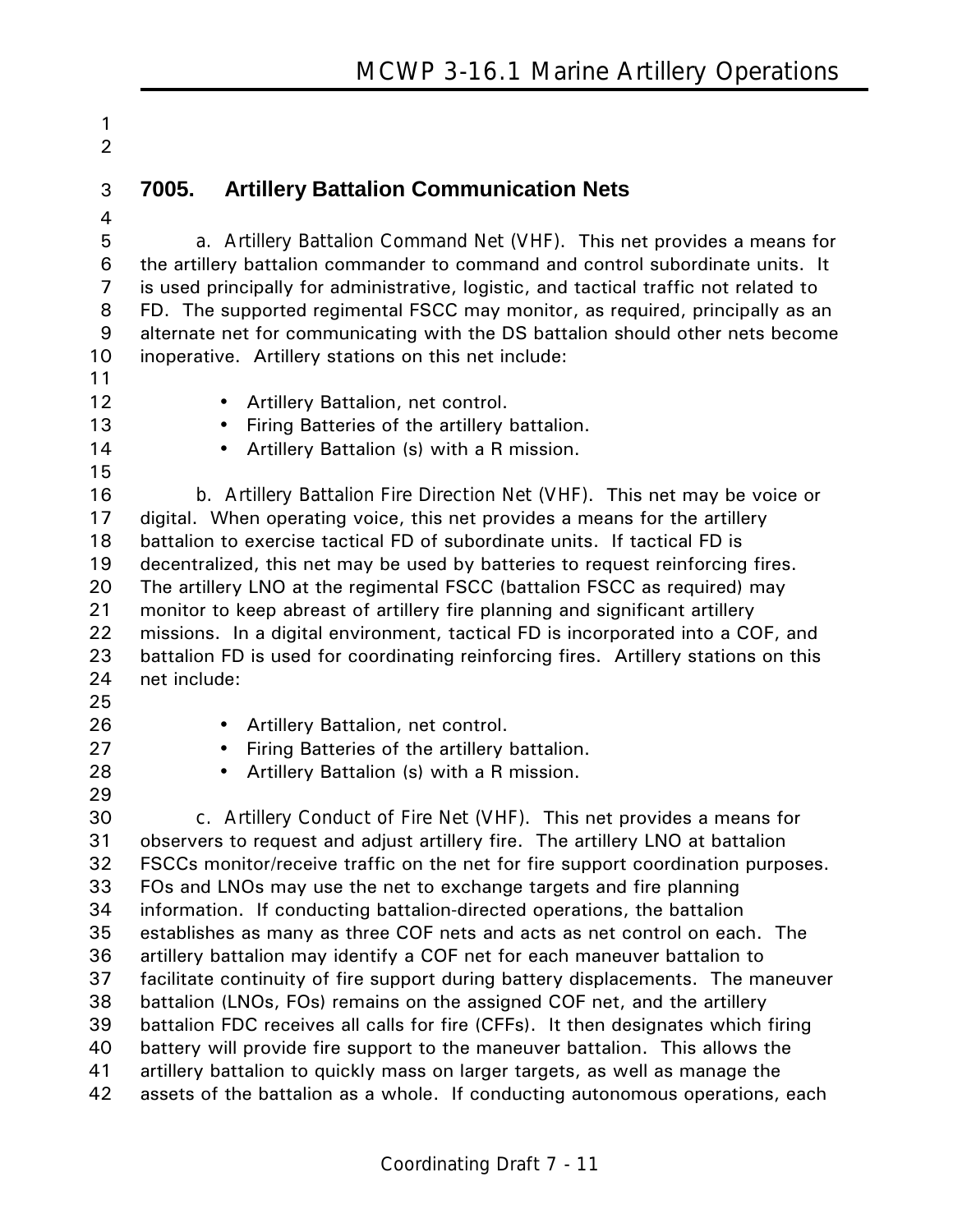### **MCWP 3-16.1 Marine Artillery Operations**

| 1<br>$\overline{2}$<br>3<br>4<br>5<br>6<br>7<br>8<br>9<br>10<br>11<br>12<br>13<br>14 | battery FDC maintains a COF net and acts as net control (each net is monitored<br>by the battalion FDC when present). Autonomous operations are also<br>conducted by batteries attached to a BLT. When observers are employing<br>digital devices, one or more COF nets must be dedicated to digital<br>communications. Artillery stations on this net include:<br>DS Artillery Battalion headquarters.<br>$\bullet$<br>Firing Battery.<br>$\bullet$<br>Artillery LNO at battalion FSCC.<br>$\bullet$<br>FO <sub>s</sub> .<br>$\bullet$<br>Artillery LNO at regimental FSCC, as required.<br>$\bullet$<br>Artillery unit(s) with a R mission.<br>$\bullet$ |  |
|--------------------------------------------------------------------------------------|------------------------------------------------------------------------------------------------------------------------------------------------------------------------------------------------------------------------------------------------------------------------------------------------------------------------------------------------------------------------------------------------------------------------------------------------------------------------------------------------------------------------------------------------------------------------------------------------------------------------------------------------------------|--|
| 15                                                                                   | <b>Artillery Battery Communication Nets</b><br>7006.                                                                                                                                                                                                                                                                                                                                                                                                                                                                                                                                                                                                       |  |
| 16                                                                                   |                                                                                                                                                                                                                                                                                                                                                                                                                                                                                                                                                                                                                                                            |  |
| 17                                                                                   | a. Artillery Battery Command Net (VHF). This net provides a means for                                                                                                                                                                                                                                                                                                                                                                                                                                                                                                                                                                                      |  |
| 18                                                                                   | the artillery battery commander to command and coordinate administrative and                                                                                                                                                                                                                                                                                                                                                                                                                                                                                                                                                                               |  |
| 19                                                                                   | logistical matters. Artillery stations on this net include:                                                                                                                                                                                                                                                                                                                                                                                                                                                                                                                                                                                                |  |
| 20                                                                                   |                                                                                                                                                                                                                                                                                                                                                                                                                                                                                                                                                                                                                                                            |  |
| 21                                                                                   | Artillery Battery Headquarters.<br>$\bullet$                                                                                                                                                                                                                                                                                                                                                                                                                                                                                                                                                                                                               |  |
| 22                                                                                   | Subordinate elements, as required.<br>$\bullet$                                                                                                                                                                                                                                                                                                                                                                                                                                                                                                                                                                                                            |  |
| 23                                                                                   | Artillery Battery Convoy, as required.<br>$\bullet$                                                                                                                                                                                                                                                                                                                                                                                                                                                                                                                                                                                                        |  |
| 24                                                                                   |                                                                                                                                                                                                                                                                                                                                                                                                                                                                                                                                                                                                                                                            |  |
| 25<br>26<br>27                                                                       | b. Artillery Conduct of Fire Net (VHF). See paragraph 7005c.                                                                                                                                                                                                                                                                                                                                                                                                                                                                                                                                                                                               |  |
| 28                                                                                   | 7007.<br><b>DS Artillery Battalion Communication Nets</b>                                                                                                                                                                                                                                                                                                                                                                                                                                                                                                                                                                                                  |  |
| 29                                                                                   |                                                                                                                                                                                                                                                                                                                                                                                                                                                                                                                                                                                                                                                            |  |
| 30                                                                                   | Artillery Battalions with a DS tactical mission are required to monitor various                                                                                                                                                                                                                                                                                                                                                                                                                                                                                                                                                                            |  |
| 31                                                                                   | maneuver unit communication nets. The following are designated nets that                                                                                                                                                                                                                                                                                                                                                                                                                                                                                                                                                                                   |  |
| 32                                                                                   | must be monitored.                                                                                                                                                                                                                                                                                                                                                                                                                                                                                                                                                                                                                                         |  |
| 33                                                                                   |                                                                                                                                                                                                                                                                                                                                                                                                                                                                                                                                                                                                                                                            |  |
| 34                                                                                   | Infantry Regiment Fire Support Coordination Net (VHF).                                                                                                                                                                                                                                                                                                                                                                                                                                                                                                                                                                                                     |  |
| 35                                                                                   |                                                                                                                                                                                                                                                                                                                                                                                                                                                                                                                                                                                                                                                            |  |
|                                                                                      | NOTE: There may be a separate digital radio net.                                                                                                                                                                                                                                                                                                                                                                                                                                                                                                                                                                                                           |  |
| 36                                                                                   |                                                                                                                                                                                                                                                                                                                                                                                                                                                                                                                                                                                                                                                            |  |
| 37                                                                                   | Infantry Regiment Command Net (HF).                                                                                                                                                                                                                                                                                                                                                                                                                                                                                                                                                                                                                        |  |
| 38                                                                                   | Infantry Regiment Tactical Net (VHF/HF).<br>$\bullet$                                                                                                                                                                                                                                                                                                                                                                                                                                                                                                                                                                                                      |  |
| 39                                                                                   | Infantry Regiment Intelligence Net (VHF/HF).                                                                                                                                                                                                                                                                                                                                                                                                                                                                                                                                                                                                               |  |
| 40                                                                                   | Infantry Regiment Communications Coordination Net (VHF/HF).<br>$\bullet$                                                                                                                                                                                                                                                                                                                                                                                                                                                                                                                                                                                   |  |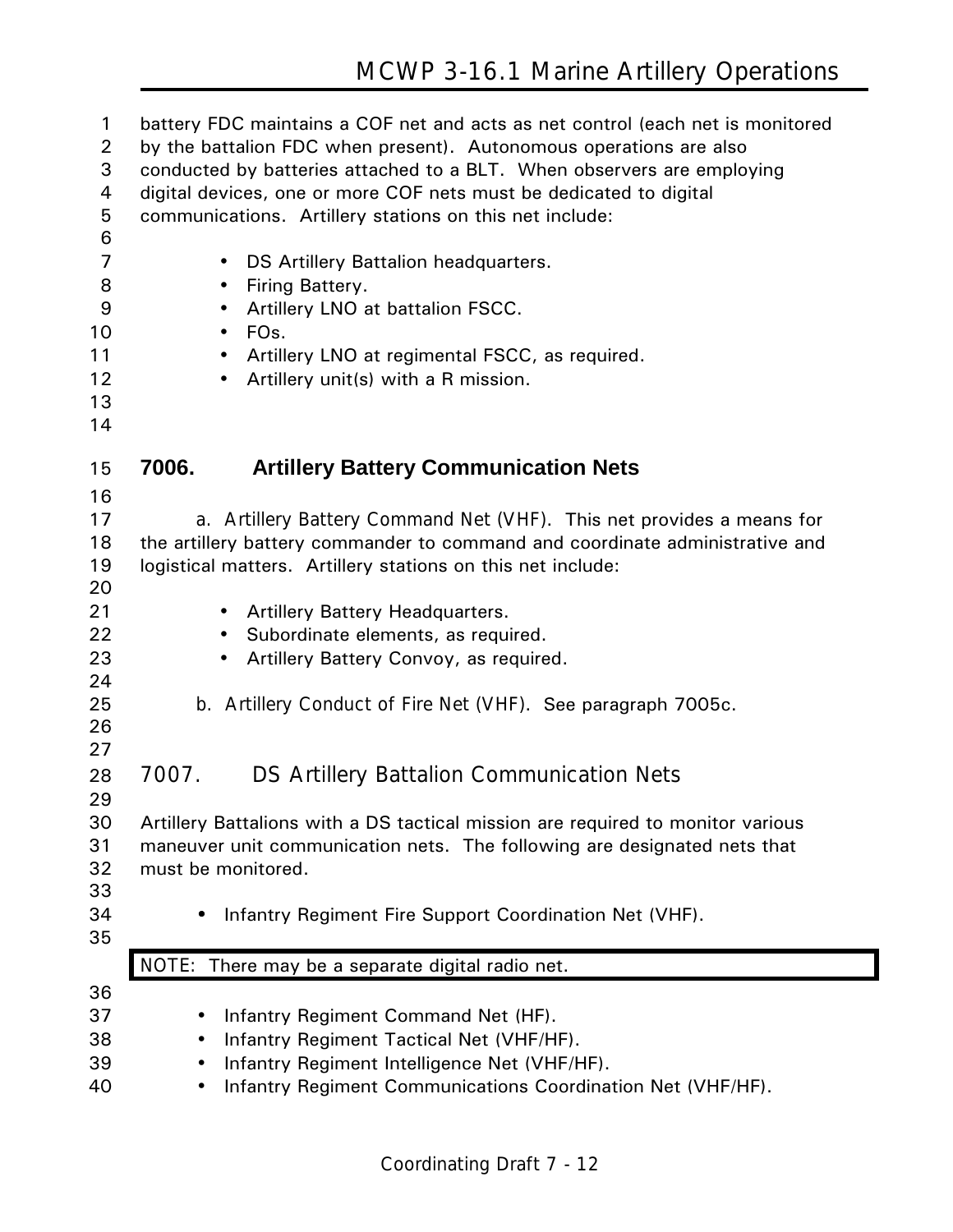#### **7008. Alternate Uses of Nets**

 The nets described in the previous paragraphs will normally accommodate the communications requirements for effective artillery operations. When used for their stated purpose, circuits do not become overloaded and then remain free for necessary communications. However, should some nets become unavailable through heavy traffic, enemy interference, or equipment failure, personnel should not hesitate to use any available net to pass urgent traffic. The number of nets plus the availability of wire provides flexible options for artillery personnel to provide continuous communications.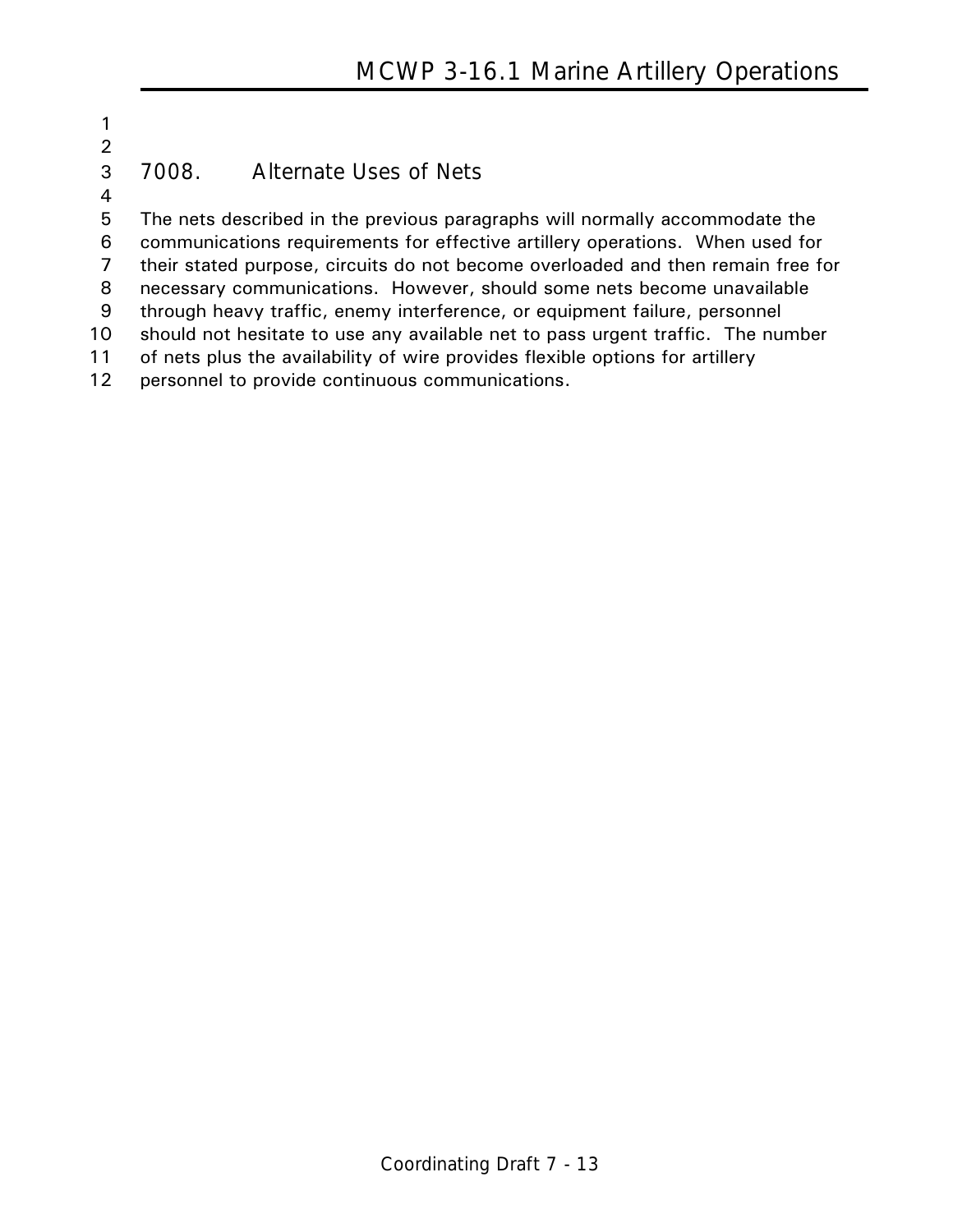### **MCWP 3-16.1 Marine Artillery Operations**

1

| <b>ARTILLERY REGIMENTAL NETS</b><br><b>LEGEND:</b><br>$X = GUARD$<br>$M = MOMITOR$<br>$W = WHEN DIRECTED$<br>$=$ AS REQUIRED<br>А<br>$C = NET$ CONTROL | 01<br>D<br>ı<br>$\mathsf{V}$<br>$\mathbf C$<br>M<br>D | 02<br>D<br>L<br>$\mathsf{V}$<br>T<br>A<br>$\mathcal{C}$ | 03<br>D<br>$\mathbf{I}$<br>$\mathsf{V}$<br>A<br>$\mathsf{R}$<br>T<br>Y<br>S<br>P<br>$\mathbf O$<br>T | 04<br>D<br>L<br>$\mathsf{V}$<br>F<br>S<br>$\mathbf{C}$<br>1 | 05<br>D<br>L<br>$\mathsf{V}$<br>F<br>$\mathsf{S}$<br>$\mathbf C$<br>$\overline{2}$<br>D<br>ı<br>G | 06<br>D<br>I<br>$\mathsf{V}$<br>I<br>N<br>T<br>E<br>L | 07<br>$\mathsf{R}$<br>E<br>G<br>T<br>$\mathbf C$<br>M<br>D | 08<br>$\mathsf R$<br>E<br>G<br>т<br>т<br>A<br>$\mathbf C$ | 09<br>$\mathsf R$<br>E<br>G<br>T<br>F<br>D<br>1<br>D<br>I<br>G | 10<br>$\mathsf{R}$<br>E<br>G<br>T.<br>F<br>D<br>$\overline{2}$<br>v<br>O<br>L<br>$\mathbf C$ | 11<br>$\mathsf{S}$<br>U<br>$\mathsf R$<br>v<br>E<br>Y<br>$\prime$<br>M<br>Е<br>т<br>R<br>O | 12<br>$\mathsf{R}$<br>A<br>D<br>A<br>R<br>T<br>E<br>L<br>D<br>$\mathbf{I}$<br>G | 13<br>D<br>Т<br>$\mathsf{V}$<br>$\mathbf C$<br>O<br>м<br>M<br>$\mathbf C$<br>O<br>$\mathbf O$<br>$\mathsf{R}$<br>D | 14<br>$\mathsf R$<br>E<br>G<br>T<br>$\mathbf C$<br>$\mathbf O$<br>M<br>M<br>$\mathbf C$<br>$\mathbf O$<br>$\mathbf O$<br>$\mathsf{R}$ |
|--------------------------------------------------------------------------------------------------------------------------------------------------------|-------------------------------------------------------|---------------------------------------------------------|------------------------------------------------------------------------------------------------------|-------------------------------------------------------------|---------------------------------------------------------------------------------------------------|-------------------------------------------------------|------------------------------------------------------------|-----------------------------------------------------------|----------------------------------------------------------------|----------------------------------------------------------------------------------------------|--------------------------------------------------------------------------------------------|---------------------------------------------------------------------------------|--------------------------------------------------------------------------------------------------------------------|---------------------------------------------------------------------------------------------------------------------------------------|
| <b>EMISSION</b><br><b>DESIGNATORS</b>                                                                                                                  | H<br>F                                                | V<br>H<br>F                                             | $\mathsf{V}$<br>$\overline{H}$<br>F                                                                  | V<br>H<br>F                                                 | V<br>H<br>F                                                                                       | v<br>H<br>F                                           | H<br>F                                                     | $\mathsf{V}$<br>H<br>F                                    | V<br>H<br>F                                                    | E<br>V<br>н<br>F                                                                             | $\mathsf{V}$<br>н<br>F                                                                     | $\mathsf{V}$<br>H<br>F                                                          | $\mathbf v$<br>$\overline{\mathsf{H}}$<br>F                                                                        | D<br>$\overline{\mathsf{V}}$<br>H<br>F                                                                                                |
| <b>RESTORATION</b><br><b>PRIORITIES</b>                                                                                                                | 06                                                    | 04                                                      | 14                                                                                                   | 01                                                          | 02                                                                                                | 08                                                    | 07                                                         | 05                                                        | 03                                                             | 11                                                                                           | 09                                                                                         | 10                                                                              | 12                                                                                                                 | 13                                                                                                                                    |
| <b>DIVISION FSCC</b>                                                                                                                                   | $\mathbf C$                                           | $\mathbf C$                                             | $\boldsymbol{A}$                                                                                     | $\mathsf{C}$                                                | $\mathbf C$                                                                                       | $\mathbf C$                                           |                                                            |                                                           |                                                                |                                                                                              |                                                                                            | X                                                                               | $\mathbf C$                                                                                                        |                                                                                                                                       |
| <b>ARTY REGIMENT FDC</b>                                                                                                                               | $\boldsymbol{\mathsf{X}}$                             | $\overline{\mathsf{X}}$                                 | $\overline{A}$                                                                                       | $\boldsymbol{\mathsf{X}}$                                   | $\boldsymbol{\mathsf{X}}$                                                                         | $\mathsf{X}$                                          | $\mathbf C$                                                | $\mathbf{C}$                                              | $\mathbf C$                                                    | $\mathbf C$                                                                                  | $\boldsymbol{\mathsf{X}}$                                                                  | $\mathsf{\overline{X}}$                                                         | $\overline{\mathsf{X}}$                                                                                            | $\mathbf C$                                                                                                                           |
| <b>ARTY REGIMENT TPC</b>                                                                                                                               |                                                       |                                                         |                                                                                                      |                                                             |                                                                                                   |                                                       |                                                            |                                                           |                                                                |                                                                                              | $\mathbf C$                                                                                | $\mathsf{C}$                                                                    |                                                                                                                    |                                                                                                                                       |
| <b>ARTY REGIMENTAL CMDR</b>                                                                                                                            | X                                                     |                                                         |                                                                                                      |                                                             |                                                                                                   |                                                       | A                                                          | X                                                         |                                                                |                                                                                              |                                                                                            |                                                                                 |                                                                                                                    |                                                                                                                                       |
| <b>ARTY BATTALION CMDRS</b>                                                                                                                            |                                                       |                                                         |                                                                                                      |                                                             |                                                                                                   |                                                       | $\boldsymbol{\mathsf{X}}$                                  |                                                           |                                                                |                                                                                              |                                                                                            |                                                                                 |                                                                                                                    |                                                                                                                                       |
| <b>ARTY BATTALION DS</b>                                                                                                                               |                                                       |                                                         | W                                                                                                    |                                                             |                                                                                                   |                                                       | X                                                          | $\boldsymbol{\mathsf{X}}$                                 | X                                                              | X                                                                                            |                                                                                            | W                                                                               |                                                                                                                    | $\boldsymbol{\mathsf{X}}$                                                                                                             |
| <b>ARTY BATTALION GS</b>                                                                                                                               |                                                       |                                                         | W                                                                                                    |                                                             |                                                                                                   |                                                       | X                                                          | $\pmb{\mathsf{X}}$                                        | X                                                              | X                                                                                            |                                                                                            | W                                                                               |                                                                                                                    |                                                                                                                                       |
| <b>ARTY BATTALION GSR/R</b>                                                                                                                            |                                                       |                                                         | W                                                                                                    |                                                             |                                                                                                   |                                                       | $\mathsf{X}$                                               | $\mathsf{X}$                                              | $\boldsymbol{\mathsf{X}}$                                      | X                                                                                            |                                                                                            | W                                                                               |                                                                                                                    | $\boldsymbol{\mathsf{X}}$                                                                                                             |
| <b>RADAR</b>                                                                                                                                           |                                                       |                                                         |                                                                                                      |                                                             |                                                                                                   |                                                       |                                                            |                                                           |                                                                |                                                                                              |                                                                                            | X                                                                               |                                                                                                                    |                                                                                                                                       |
| <b>MDS</b>                                                                                                                                             |                                                       |                                                         |                                                                                                      |                                                             |                                                                                                   |                                                       |                                                            |                                                           |                                                                |                                                                                              | $\boldsymbol{\mathsf{X}}$                                                                  |                                                                                 |                                                                                                                    |                                                                                                                                       |
| MLRS (if applicable)                                                                                                                                   |                                                       |                                                         |                                                                                                      |                                                             |                                                                                                   |                                                       |                                                            | W                                                         |                                                                |                                                                                              |                                                                                            |                                                                                 |                                                                                                                    |                                                                                                                                       |
| RPV (if applicable)                                                                                                                                    |                                                       |                                                         |                                                                                                      |                                                             |                                                                                                   |                                                       |                                                            | W                                                         |                                                                |                                                                                              |                                                                                            |                                                                                 |                                                                                                                    |                                                                                                                                       |
| <b>INF BN FSCC</b>                                                                                                                                     |                                                       |                                                         |                                                                                                      |                                                             |                                                                                                   |                                                       |                                                            |                                                           | W                                                              | W                                                                                            |                                                                                            |                                                                                 |                                                                                                                    |                                                                                                                                       |

- 2
- 3 4
- 5 6
- 7 8
- 9

10

11 **Figure 7-1. Example Artillery Regiment Guard Chart.**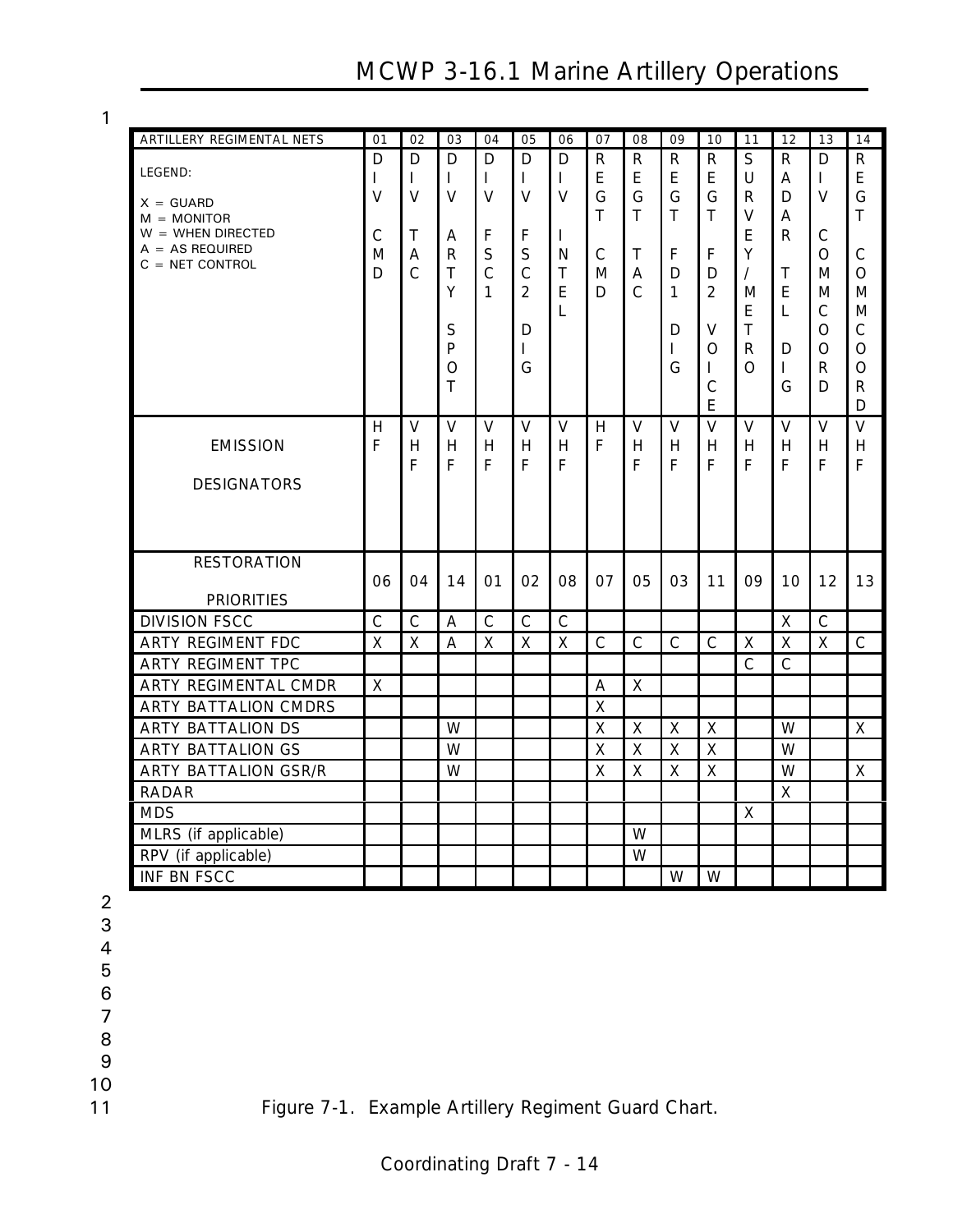### **MCWP 3-16.1 Marine Artillery Operations**

| <b>DIRECT SUPPORT</b>                      | 01                      | 02                                            | 03                      | 04                                            | 05                      | 06                      | 07                      | 08           | 09           | 10             | 11                        | 12             | 13                 | 14             | 15                 | 16           | 17                      |
|--------------------------------------------|-------------------------|-----------------------------------------------|-------------------------|-----------------------------------------------|-------------------------|-------------------------|-------------------------|--------------|--------------|----------------|---------------------------|----------------|--------------------|----------------|--------------------|--------------|-------------------------|
|                                            | B                       | B                                             | B                       | B                                             | B                       | ${\sf R}$               | R                       | L            | L            | ${\sf R}$      | В                         | ${\sf R}$      | ${\sf R}$          | A              | A                  | D            | B                       |
| <b>LEGEND:</b>                             | N                       | N                                             | N                       | N                                             | N                       | E                       | E                       | N            | N            | А              | N                         | E              | $\mathsf E$        | $\mathsf R$    | $\mathsf{R}$       | L            | N                       |
| $X = GUARD$                                | C                       | с                                             | C                       | С                                             | $\mathsf{C}$            | G<br>T                  | G<br>т                  | F            | F            | D<br>А         | F                         | G<br>T         | G<br>$\mathsf{T}$  | T<br>Y         | T<br>Υ             | v            | C                       |
| $M = MOMITOR$                              | м                       | $\mathbf O$                                   | $\mathbf O$             | o                                             | $\mathbf O$             |                         |                         | $\mathsf{R}$ | $\mathsf{R}$ | R              | D                         |                |                    |                |                    | Α            | O                       |
| $W = WHEN DIRECTED$                        | D                       | F                                             | F                       | F                                             | F                       | F                       | F                       | E            | E            |                |                           | F              | F                  | R              | R                  | $\mathsf{R}$ | M                       |
| $A = AS REQUIRED$                          |                         |                                               |                         |                                               |                         | S                       | S                       | G            | G            | т              | 1                         | D              | D                  | E              | E                  | T            | M                       |
| $C = NET$ CONTROL                          |                         | A                                             | В                       | 1                                             | $\overline{2}$          | $\mathbf{C}$            | C                       | T            | T.           | E              |                           |                |                    | G              | G                  | Y            | с                       |
|                                            |                         |                                               |                         |                                               |                         | $\mathbf{1}$            |                         |              | т            | Г              |                           | $\mathbf{1}$   | $\overline{2}$     | T.             | T                  |              | $\mathbf O$<br>R        |
|                                            |                         |                                               |                         |                                               |                         |                         | 2                       | C<br>М       | A            |                |                           |                |                    | т              | $\mathbf c$        | s<br>P       | D                       |
|                                            |                         |                                               |                         |                                               |                         |                         |                         | D            | $\mathbf{C}$ |                |                           |                |                    | Α              | м                  | o            |                         |
|                                            |                         |                                               |                         |                                               |                         |                         |                         |              |              |                |                           |                |                    | C              | D                  | T.           |                         |
|                                            |                         |                                               |                         |                                               |                         |                         |                         |              |              |                |                           |                |                    |                |                    |              |                         |
|                                            |                         |                                               |                         |                                               |                         |                         |                         |              |              |                |                           |                |                    |                |                    |              |                         |
|                                            | v<br>н                  | v<br>н                                        | v<br>H                  | v<br>н                                        | v<br>H                  | н<br>F                  | v<br>н                  | v<br>н       | н<br>F       | v<br>н         | $\mathsf{V}$<br>н         | v<br>н         | v<br>н             | v<br>H         | н<br>F             | v<br>H       |                         |
| <b>EMISSION</b>                            | F                       | F                                             | F                       | F                                             | F                       |                         | F                       | F            |              | F              | F                         | F              | F                  | F              |                    | F            |                         |
|                                            |                         |                                               |                         |                                               |                         |                         |                         |              |              |                |                           |                |                    |                |                    |              |                         |
|                                            |                         | D                                             | D                       |                                               |                         |                         | D                       |              |              | D              |                           | D              |                    |                |                    |              |                         |
| <b>DESIGNATORS</b>                         |                         | ı                                             |                         |                                               |                         |                         |                         |              |              |                |                           |                |                    |                |                    |              |                         |
|                                            |                         | G                                             | G                       |                                               |                         |                         | G                       |              |              | G              |                           | G              |                    |                |                    |              |                         |
|                                            |                         |                                               |                         |                                               |                         |                         |                         |              |              |                |                           |                |                    |                |                    |              |                         |
|                                            |                         |                                               |                         |                                               |                         |                         |                         |              |              |                |                           |                |                    |                |                    |              |                         |
| <b>RESTORATION</b>                         |                         |                                               |                         |                                               |                         |                         |                         |              |              |                |                           |                |                    |                |                    |              |                         |
|                                            | 06                      | 09                                            | 10                      | 01                                            | 02                      | 03                      | 11                      | 15           | 05           | 12             | 04                        | 08             | 14                 | 07             | 13                 | 16           | 17                      |
| <b>PRIORITIES</b><br><b>ARTY BATTALION</b> | C                       | $\mathsf{C}$                                  | C                       | C                                             | C                       | X                       | X                       |              | X            | C              | C                         | X              | X                  | X              | X                  | W            | C                       |
| <b>ARTY REGIMENT</b>                       |                         |                                               |                         |                                               |                         |                         |                         |              |              |                |                           | $\overline{c}$ | $\mathsf{C}$       | $\overline{c}$ | $\overline{c}$     | $\mathsf{C}$ |                         |
| <b>INF REGIMENT</b>                        |                         |                                               |                         |                                               |                         | $\mathsf{C}$            | C                       |              | C            |                |                           |                |                    |                |                    |              |                         |
| <b>ARTY BATTALION CMDR</b>                 | $\overline{\mathbf{x}}$ |                                               |                         |                                               |                         |                         |                         |              |              |                |                           |                |                    | $\mathsf{A}$   | $\pmb{\mathsf{X}}$ |              |                         |
| <b>ARTY BATTERY CMDRs</b>                  | $\pmb{\times}$          |                                               |                         |                                               |                         |                         |                         |              |              |                |                           |                |                    |                |                    |              |                         |
| <b>BATTERY 1</b>                           |                         | $\pmb{\mathsf{X}}$                            |                         | M                                             |                         |                         |                         |              |              | A              | $\boldsymbol{\mathsf{X}}$ |                |                    |                |                    |              | $\pmb{\mathsf{X}}$      |
| <b>BATTERY 2</b>                           |                         | X                                             |                         | м                                             |                         |                         |                         |              |              | A              | $\boldsymbol{\mathsf{x}}$ |                |                    |                |                    |              | X                       |
| <b>BATTERY 3</b>                           |                         |                                               | $\mathsf{x}$            |                                               | M                       |                         |                         |              |              | A              | $\overline{\mathbf{x}}$   |                |                    |                |                    |              | $\overline{\mathbf{x}}$ |
| BATTERY 4 (if applicable)                  |                         |                                               | X                       |                                               | м                       |                         |                         |              |              | А              | X                         |                |                    |                |                    |              | $\pmb{\mathsf{X}}$      |
| <b>INF REGIMENT FSCC</b>                   |                         | $\pmb{\times}$                                |                         | $\boldsymbol{\mathsf{X}}$                     |                         |                         |                         |              |              |                | M                         |                |                    |                |                    |              |                         |
| FO <sub>1</sub>                            |                         | $\pmb{\times}$                                |                         | $\pmb{\mathsf{X}}$                            |                         |                         |                         |              |              |                |                           |                |                    |                |                    |              |                         |
| FO <sub>2</sub>                            |                         | $\overline{\mathsf{x}}$                       |                         | $\overline{\mathbf{x}}$                       |                         |                         |                         |              |              |                |                           |                |                    |                |                    |              |                         |
| FO <sub>3</sub>                            |                         | $\pmb{\times}$                                |                         | $\pmb{\mathsf{X}}$                            |                         |                         |                         |              |              |                |                           |                |                    |                |                    |              |                         |
| FO <sub>4</sub>                            |                         | $\overline{\mathsf{x}}$                       |                         | X                                             |                         |                         |                         |              |              |                |                           |                |                    |                |                    |              |                         |
| FO <sub>5</sub><br>FO <sub>6</sub>         |                         | $\pmb{\mathsf{X}}$<br>$\overline{\mathsf{x}}$ |                         | $\pmb{\mathsf{X}}$<br>$\overline{\mathsf{x}}$ |                         |                         |                         |              |              |                |                           |                |                    |                |                    |              |                         |
| FO <sub>7</sub>                            |                         |                                               | $\pmb{\times}$          |                                               | $\pmb{\times}$          |                         |                         |              |              |                |                           |                |                    |                |                    |              |                         |
| FO <sub>8</sub>                            |                         |                                               | $\overline{\mathsf{x}}$ |                                               | $\overline{\mathsf{x}}$ |                         |                         |              |              |                |                           |                |                    |                |                    |              |                         |
| FO9                                        |                         |                                               | $\overline{\mathbf{x}}$ |                                               | $\overline{\mathsf{x}}$ |                         |                         |              |              |                |                           |                |                    |                |                    |              |                         |
| FO 10 (if applicable)                      |                         |                                               | $\overline{\mathbf{x}}$ |                                               | $\overline{\mathbf{x}}$ |                         |                         |              |              |                |                           |                |                    |                |                    |              |                         |
| FO 11 (if applicable)                      |                         |                                               | $\overline{\mathbf{x}}$ |                                               | $\overline{\mathsf{x}}$ |                         |                         |              |              |                |                           |                |                    |                |                    |              |                         |
| FO 12 (if applicable)                      |                         |                                               | $\overline{\mathbf{x}}$ |                                               | $\overline{\mathsf{x}}$ |                         |                         |              |              |                |                           |                |                    |                |                    |              |                         |
| RADAR (if attached)                        |                         |                                               |                         |                                               |                         |                         |                         |              |              | $\pmb{\times}$ | X                         |                |                    |                |                    |              |                         |
| <b>MET</b>                                 |                         |                                               |                         |                                               |                         |                         |                         |              |              |                | $\boldsymbol{\mathsf{A}}$ |                | $\pmb{\mathsf{X}}$ |                |                    |              |                         |
| <b>SURVEY</b>                              | X                       |                                               |                         |                                               |                         |                         |                         |              |              |                |                           |                |                    |                |                    |              |                         |
| <b>LNO BATTERY 1</b>                       |                         | $\pmb{\mathsf{x}}$                            |                         | $\pmb{\mathsf{X}}$                            |                         | $\pmb{\times}$          | $\pmb{\mathsf{X}}$      |              |              |                | $\pmb{\times}$            |                |                    |                |                    |              |                         |
| <b>LNO BATTERY 2</b>                       |                         | $\overline{\mathsf{x}}$                       |                         | $\overline{\mathbf{x}}$                       |                         | $\overline{\mathbf{x}}$ | $\overline{\mathbf{x}}$ |              |              |                | $\overline{\mathbf{x}}$   |                |                    |                |                    |              |                         |
| <b>LNO BATTERY 3</b>                       |                         |                                               | $\overline{\mathbf{x}}$ |                                               | $\pmb{\times}$          | $\overline{\mathsf{x}}$ | $\overline{\mathbf{x}}$ |              |              |                | $\overline{\mathbf{x}}$   |                |                    |                |                    |              |                         |
| LNO BATTERY 4 (if applicable)              |                         |                                               | $\overline{\mathbf{x}}$ |                                               | $\overline{\mathbf{x}}$ | $\overline{\mathbf{x}}$ | $\overline{\mathbf{x}}$ |              |              |                | $\overline{\mathsf{x}}$   |                |                    |                |                    |              |                         |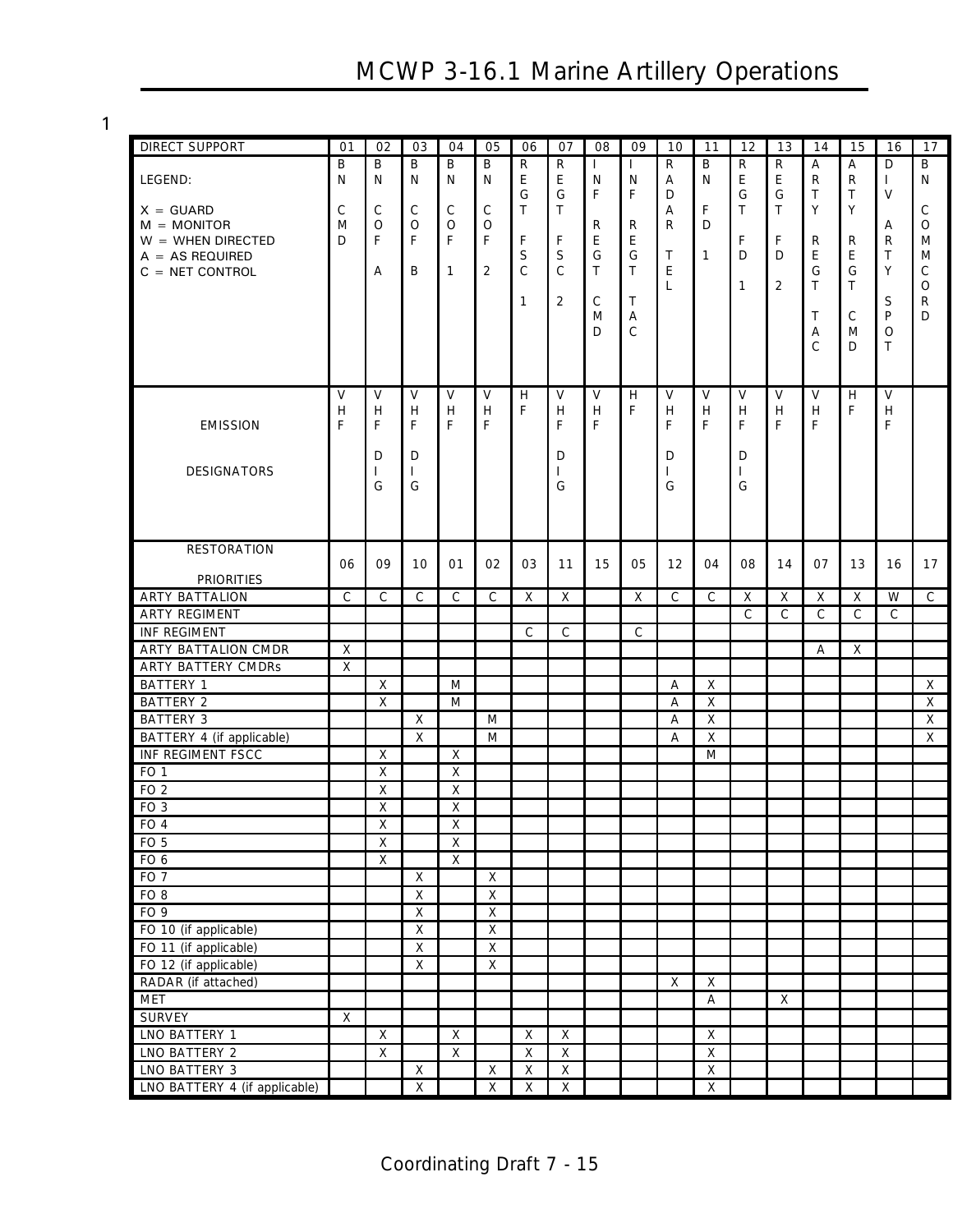1 **Figure 7-2. Example Direct Support Artillery Battalion Guard Chart.**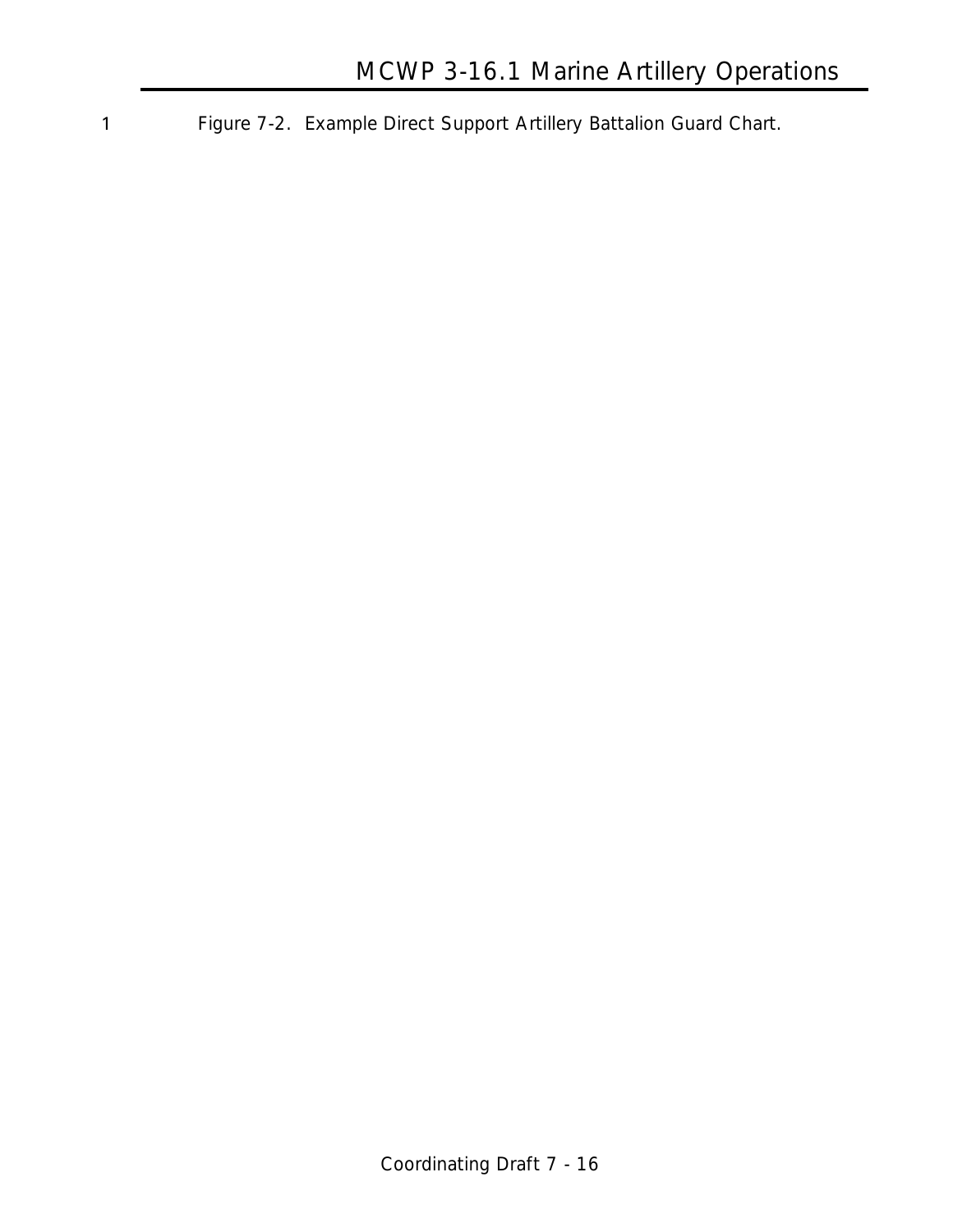| ۰.<br>a. |  |
|----------|--|
|          |  |
|          |  |

| <b>GENERAL SUPPORT</b>                                                                                         | 01                    | 02                     | 03                                             | 04                                                                                                   | 05                                                  | 06                              | 07                                           | 08                                                                          |
|----------------------------------------------------------------------------------------------------------------|-----------------------|------------------------|------------------------------------------------|------------------------------------------------------------------------------------------------------|-----------------------------------------------------|---------------------------------|----------------------------------------------|-----------------------------------------------------------------------------|
| <b>LEGEND:</b><br>$X = GUARD$<br>$M = MOMITOR$<br>$W = W$ HEN DIRECTED<br>$= AS$ REQUIRED<br>$C = NET$ CONTROL | В<br>N<br>C<br>M<br>D | B<br>N<br>F<br>D       | R<br>E<br>G<br>T<br>F<br>D<br>1<br>D<br>L<br>G | R<br>E<br>G<br>T<br>F<br>D<br>$\overline{2}$<br>V<br>$\mathbf O$<br>$\mathbf{I}$<br>$\mathbf C$<br>E | R<br>Α<br>D<br>А<br>R<br>т<br>E<br>L<br>D<br>L<br>G | R<br>E<br>G<br>T<br>C<br>M<br>D | R<br>E<br>G<br>T<br>т<br>Α<br>$\overline{C}$ | В<br>N<br>C<br>O<br>M<br>M<br>$\mathsf{C}$<br>$\overline{O}$<br>O<br>R<br>D |
| <b>EMISSION</b><br><b>DESIGNATORS</b>                                                                          | V<br>Н<br>F           | $\mathsf{v}$<br>Η<br>F | $\mathsf{V}$<br>н<br>F                         | $\overline{\mathsf{V}}$<br>H<br>F                                                                    | V<br>н<br>F                                         | $\mathsf{v}$<br>Н<br>F          | $\mathsf{V}$<br>н<br>F                       | $\mathsf{V}$<br>н<br>F                                                      |
| <b>RESTORATION</b><br><b>PRIORITIES</b>                                                                        | 04                    | 02                     | 01                                             | 07                                                                                                   | 06                                                  | 05                              | 03                                           | 08                                                                          |
| <b>ARTY BATTALION</b>                                                                                          | $\mathsf{C}$          | $\mathbf C$            | $\pmb{\mathsf{X}}$                             | $\pmb{\mathsf{X}}$                                                                                   | W                                                   | X                               | $\pmb{\mathsf{X}}$                           | $\mathsf C$                                                                 |
| <b>ARTY REGIMENT</b>                                                                                           |                       |                        | $\mathbf C$                                    | $\mathsf{C}$                                                                                         | $\mathsf{C}$                                        | C                               | $\overline{C}$                               |                                                                             |
| <b>ARTY BATTALION CMDR</b>                                                                                     | X                     |                        |                                                |                                                                                                      |                                                     |                                 | A                                            |                                                                             |
| <b>BATTERY COMMANDERS</b>                                                                                      | X                     |                        |                                                |                                                                                                      |                                                     |                                 |                                              |                                                                             |
| <b>BATTERY 1</b>                                                                                               |                       | X                      |                                                |                                                                                                      | W                                                   |                                 |                                              | X                                                                           |
| <b>BATTERY 2</b>                                                                                               |                       | X                      |                                                |                                                                                                      | W                                                   |                                 |                                              | X                                                                           |
| <b>BATTERY 3</b>                                                                                               |                       | X                      |                                                |                                                                                                      | W                                                   |                                 |                                              | X                                                                           |
| <b>BATTERY 4 (if applicable)</b>                                                                               |                       | X                      |                                                |                                                                                                      | W                                                   |                                 |                                              | X                                                                           |
| <b>RADAR</b>                                                                                                   |                       | W                      |                                                |                                                                                                      | X                                                   |                                 |                                              |                                                                             |
| <b>MDS</b>                                                                                                     |                       | X                      |                                                |                                                                                                      |                                                     |                                 |                                              |                                                                             |
| <b>SURVEY</b>                                                                                                  | X                     |                        |                                                |                                                                                                      |                                                     |                                 |                                              |                                                                             |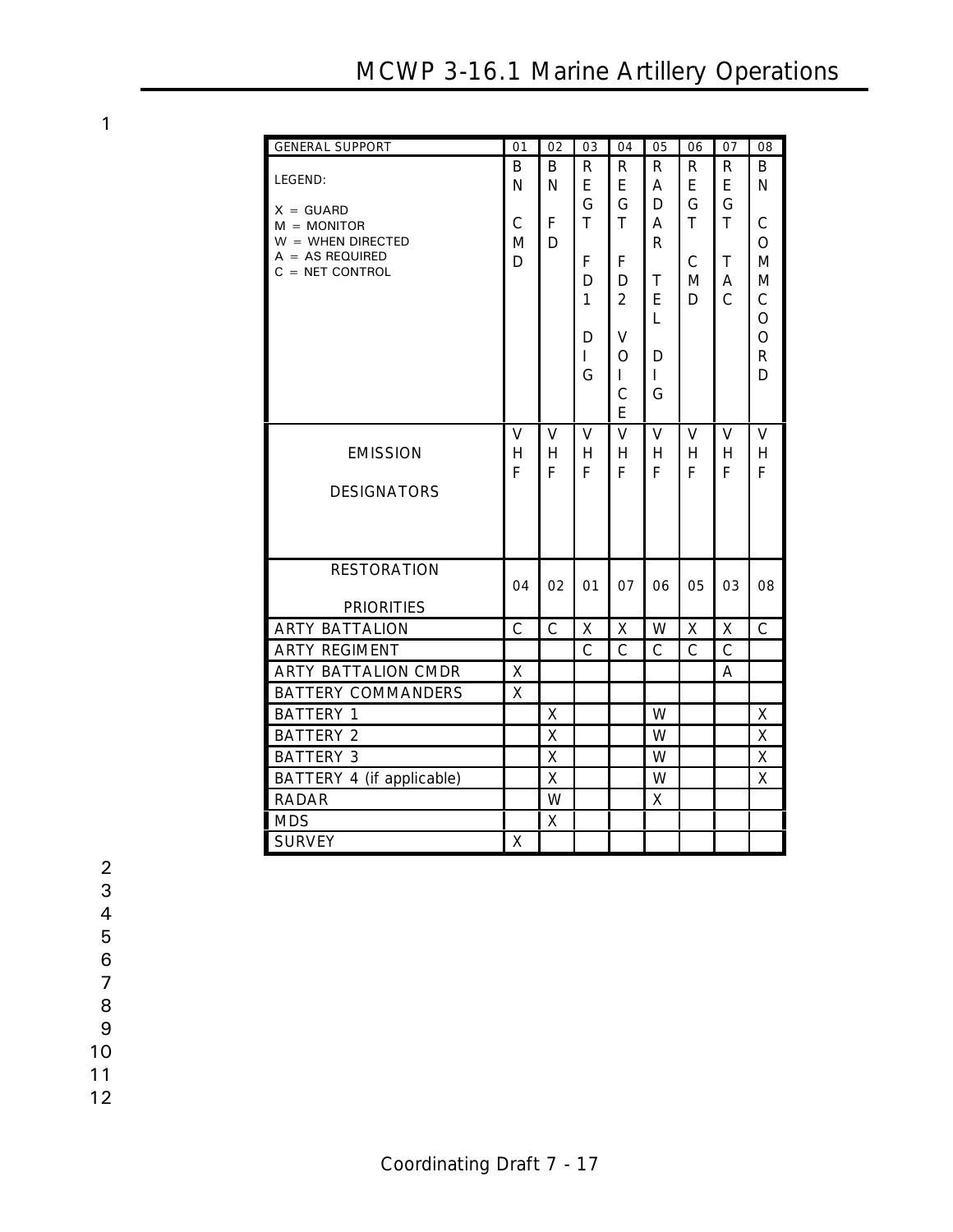1 **Figure 7-3. Example General Support Artillery Battalion Guard Chart.**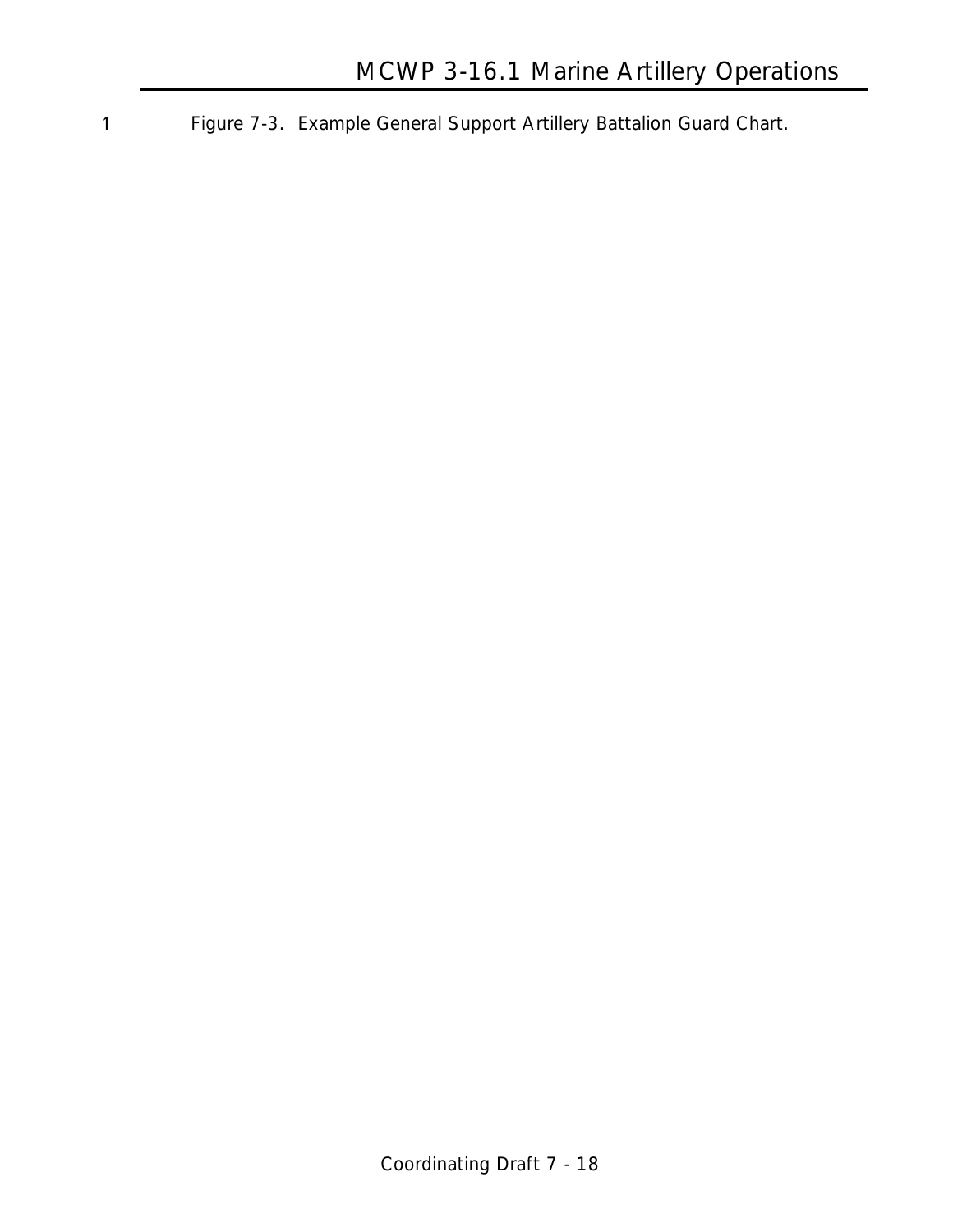1

| <b>GENERAL SUPPORT REINFORCING</b>                                                                               | 01                        | 02                      | 03                                             | 04                                                                    | 05                                                  | 06                                   | 07                                        | 08                                         | 09                                                  |
|------------------------------------------------------------------------------------------------------------------|---------------------------|-------------------------|------------------------------------------------|-----------------------------------------------------------------------|-----------------------------------------------------|--------------------------------------|-------------------------------------------|--------------------------------------------|-----------------------------------------------------|
| <b>LEGEND:</b><br>$X = GUARD$<br>$M = MOMITOR$<br>$W = W$ HEN DIRECTED<br>$A = AS REQUIRED$<br>$C = NET$ CONTROL | в<br>N<br>C<br>M<br>D     | B<br>N<br>F<br>D        | R<br>E<br>G<br>T<br>F<br>D<br>1<br>D<br>ı<br>G | R<br>E<br>G<br>T<br>F<br>D<br>$\overline{2}$<br>v<br>O<br>г<br>C<br>E | R<br>Α<br>D<br>A<br>R<br>T<br>E<br>L<br>D<br>L<br>G | R<br>E<br>г<br>N<br>в<br>N<br>F<br>D | R<br>E<br>G<br>т<br>$\mathsf C$<br>м<br>D | R<br>E<br>G<br>T<br>T<br>A<br>$\mathsf{C}$ | В<br>N<br>С<br>0<br>M<br>M<br>C<br>O<br>O<br>R<br>D |
| <b>EMISSION</b><br><b>DESIGNATORS</b>                                                                            | $\mathsf{V}$<br>н<br>F    | v<br>H<br>F             | $\mathsf{V}$<br>н<br>F                         | $\mathsf{V}$<br>н<br>F                                                | $\mathsf{V}$<br>H<br>F                              | $\mathsf{V}$<br>н<br>F               | v<br>н<br>F                               | $\mathsf{V}$<br>н<br>F                     | v<br>Н<br>F                                         |
| <b>RESTORATION</b><br><b>PRIORITIES</b>                                                                          | 05                        | 03                      | 08                                             | 01                                                                    | 06                                                  | 02                                   | 07                                        | 04                                         | 09                                                  |
| <b>ARTY BATTALION</b>                                                                                            | $\mathbf C$               | $\mathsf{C}$            | $\boldsymbol{\mathsf{X}}$                      | X                                                                     | W                                                   | X                                    | X                                         | $\mathsf{X}$                               | $\mathsf{C}$                                        |
| <b>ARTY REGIMENT</b>                                                                                             |                           |                         | $\mathbf C$                                    | $\mathbf C$                                                           | $\mathbf C$                                         |                                      | $\overline{C}$                            | $\overline{C}$                             |                                                     |
| <b>REIN ARTY BATTALION</b>                                                                                       |                           |                         | X                                              | X                                                                     |                                                     | $\mathsf{C}$                         | X                                         | X                                          |                                                     |
| <b>ARTY BATTALION CMDR</b>                                                                                       | X                         |                         |                                                |                                                                       |                                                     |                                      |                                           | A                                          |                                                     |
| <b>BATTERY COMMANDERS</b>                                                                                        | $\mathsf{X}$              |                         |                                                |                                                                       |                                                     |                                      |                                           |                                            |                                                     |
| <b>BATTERY 1</b>                                                                                                 |                           | X                       |                                                |                                                                       | W                                                   |                                      |                                           |                                            | Χ                                                   |
| <b>BATTERY 2</b>                                                                                                 |                           | $\mathsf{X}$            |                                                |                                                                       | W                                                   |                                      |                                           |                                            | X                                                   |
| <b>BATTERY 3</b>                                                                                                 |                           | $\overline{\mathsf{X}}$ |                                                |                                                                       | W                                                   |                                      |                                           |                                            | X                                                   |
| BATTERY 4 (if applicable)                                                                                        |                           | $\mathsf{X}$            |                                                |                                                                       | W                                                   |                                      |                                           |                                            | X                                                   |
| <b>RADAR</b>                                                                                                     |                           | W                       |                                                |                                                                       | X                                                   |                                      |                                           |                                            |                                                     |
| <b>MDS</b>                                                                                                       |                           | X                       |                                                |                                                                       |                                                     |                                      |                                           |                                            |                                                     |
| <b>SURVEY</b>                                                                                                    | $\boldsymbol{\mathsf{X}}$ |                         |                                                |                                                                       |                                                     |                                      |                                           |                                            |                                                     |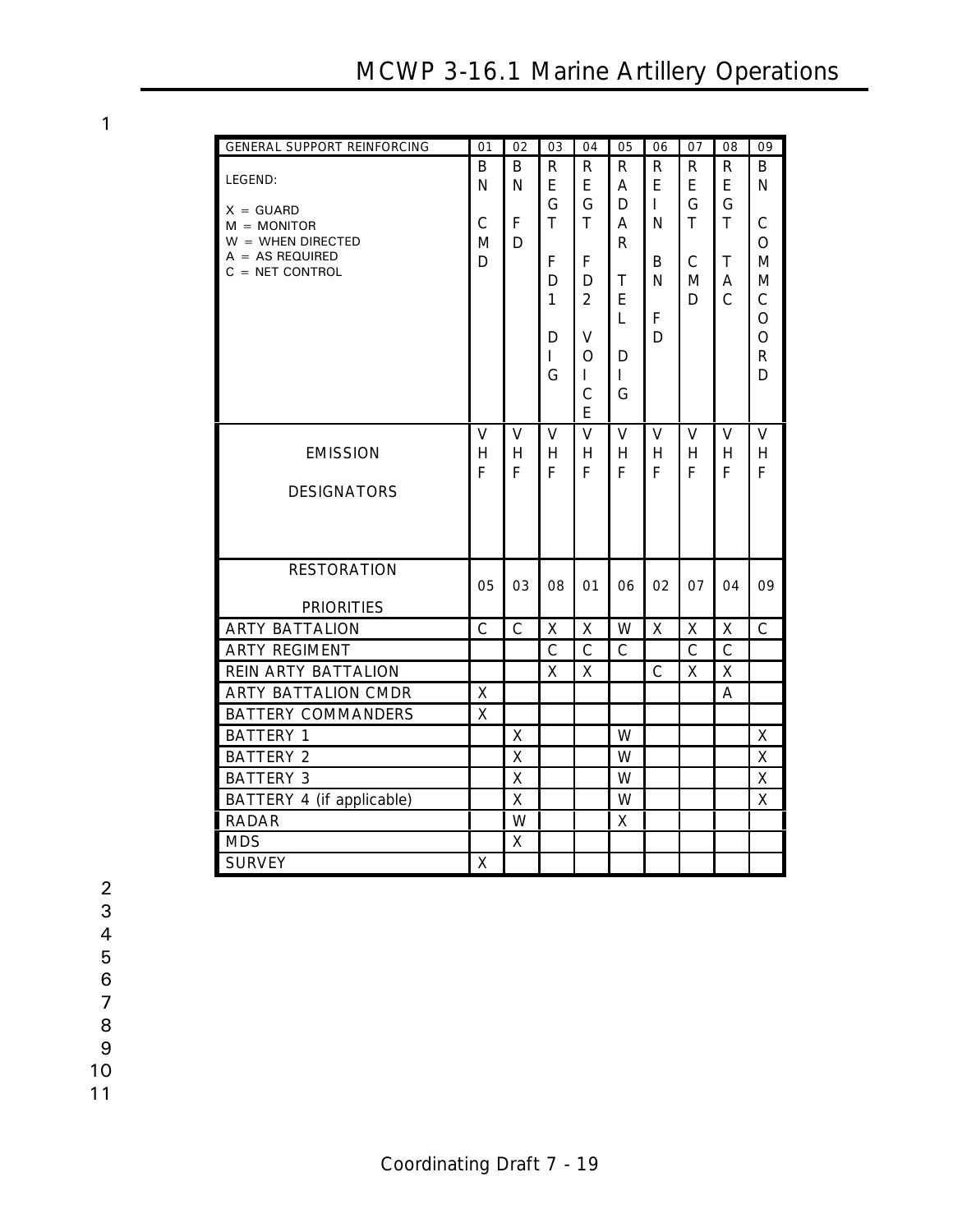1 **Figure 7-4. Example General Support Reinforcing Artillery Battalion Guard** 2 **Chart.**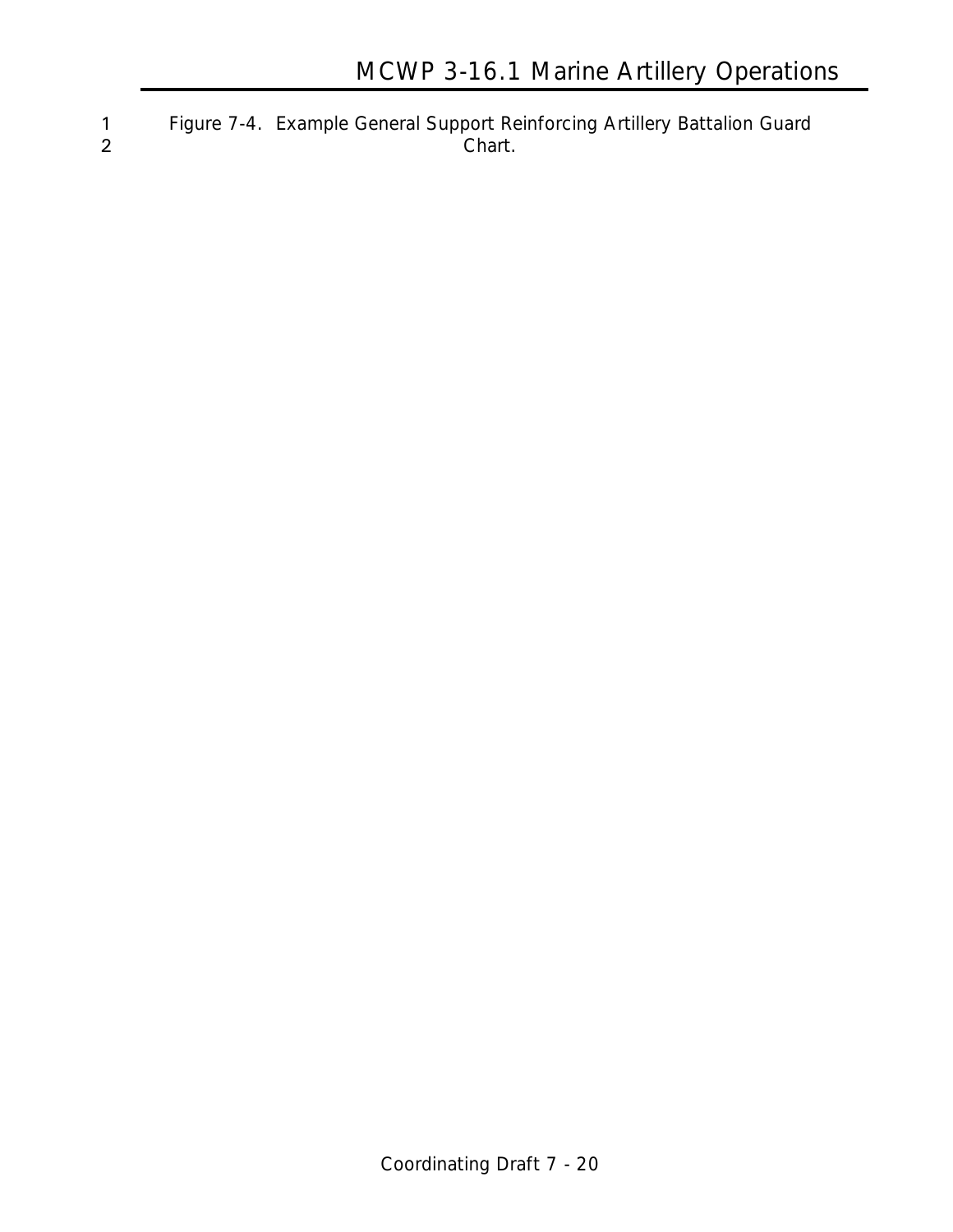# **ARTILLERY REGIMENTAL COMMUNICATIONS**



**NOTE:** There may be a quickfire channel established from any of the artillery units to a fire support asset.

**Figure 7-5. Example Artillery Regiment Communication Structure.**

**Coordinating Draft 7 - 21**